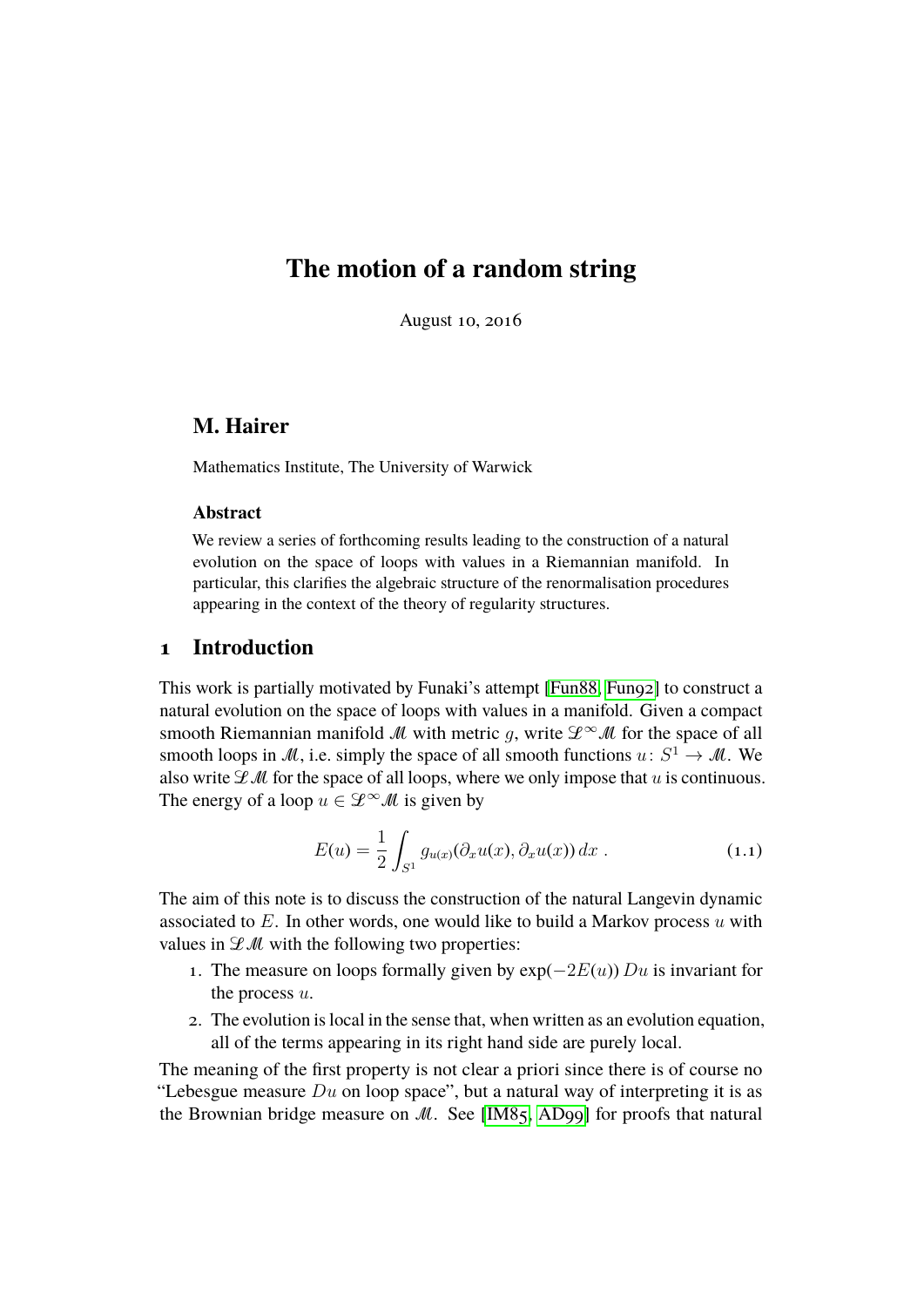approximations of  $exp(-2E(u))$  Du do indeed converge to the Brownian bridge measure, or to close relatives thereof. The second property is natural in view of the fact that the integrand appearing in  $(1.1)$  depends on u in a local way.

### **1.1 Derivation of the main equation**

Recall that in the finite-dimensional case, given a smooth potential  $V: \mathbf{R}^d \to \mathbf{R}$ with sufficiently "nice" behaviour at infinity, the Langevin dynamic associated to  $V$  is given by the stochastic differential equation

<span id="page-1-2"></span><span id="page-1-0"></span>
$$
\dot{x} = -\nabla V(x) + \xi \,,\tag{1.2}
$$

where  $\xi$  denotes white noise, i.e. the generalised  $\mathbf{R}^d$ -valued stochastic process with

$$
\mathbf{E}\xi_i(s)\xi_j(t) = \delta_{ij}\delta(t-s) \,. \tag{1.3}
$$

In order to mimic this, we therefore first need a natural notion of gradient for E. For this, note that the metric q induces a Riemannian structure  $\hat{q}$  on  $\mathcal{L}^{\infty}M$  in the following way. An element  $h \in T_u\mathcal{L}^\infty\mathcal{M}$  of the tangent space of  $\mathcal{L}^\infty\mathcal{M}$  at  $u \in \mathscr{L}^{\infty}(\mathcal{M})$  is given by a function  $h: S^1 \to T\mathcal{M}$  is such that  $h(x) \in T_{u(x)}\mathcal{M}$  for every  $x \in S^1$ . One then defines a "Riemannian metric"  $\hat{g}$  on  $T\mathcal{L}^{\infty}M$  by setting

$$
\hat{g}_u(h, h) = \int_{S^1} g_{u(x)}(h(x), h(x)) dx ,
$$

for every  $h \in T_u \mathcal{L}^\infty \mathcal{M}$ . As usual, one can then define the gradient  $\nabla E(u)$  as the unique element of  $T_u \mathcal{L}^\infty \mathcal{M}$  such that

$$
\hat{g}_u(h, \nabla E(u)) = dE(h) ,
$$

for every  $h \in T_u \mathcal{L}^\infty \mathcal{M}$ , where  $dE_u(h)$  is the differential of E in the direction  $h$  evaluated at  $u$ . This yields a particular case of the Eells-Sampson Laplacian [\[ES64\]](#page-17-2).

In view of [\(1.2\)](#page-1-0), it is then natural to try to define the Langevin equation associated to  $(1.1)$  as

<span id="page-1-1"></span>
$$
\dot{u} = -\nabla E(u) + \xi \,, \tag{1.4}
$$

where  $\xi$  is a suitable "white noise on loop space". In particular, in the simplest possible case where  $M = \mathbf{R}$  (with its standard metric), one obtains the stochastic heat equation  $\dot{u} = \partial_x^2 u + \xi$ , for  $\xi$  a space-time white noise, the invariant measure of which is indeed given by the Brownian bridge. In general however, it is much less clear what the symbol  $\xi$  appearing in [\(1.4\)](#page-1-1) latter actually means since at any fixed time  $\xi$  should belong to  $T_u\mathcal{LM}$  (or at least a suitable generalisation thereof), which itself varies with time.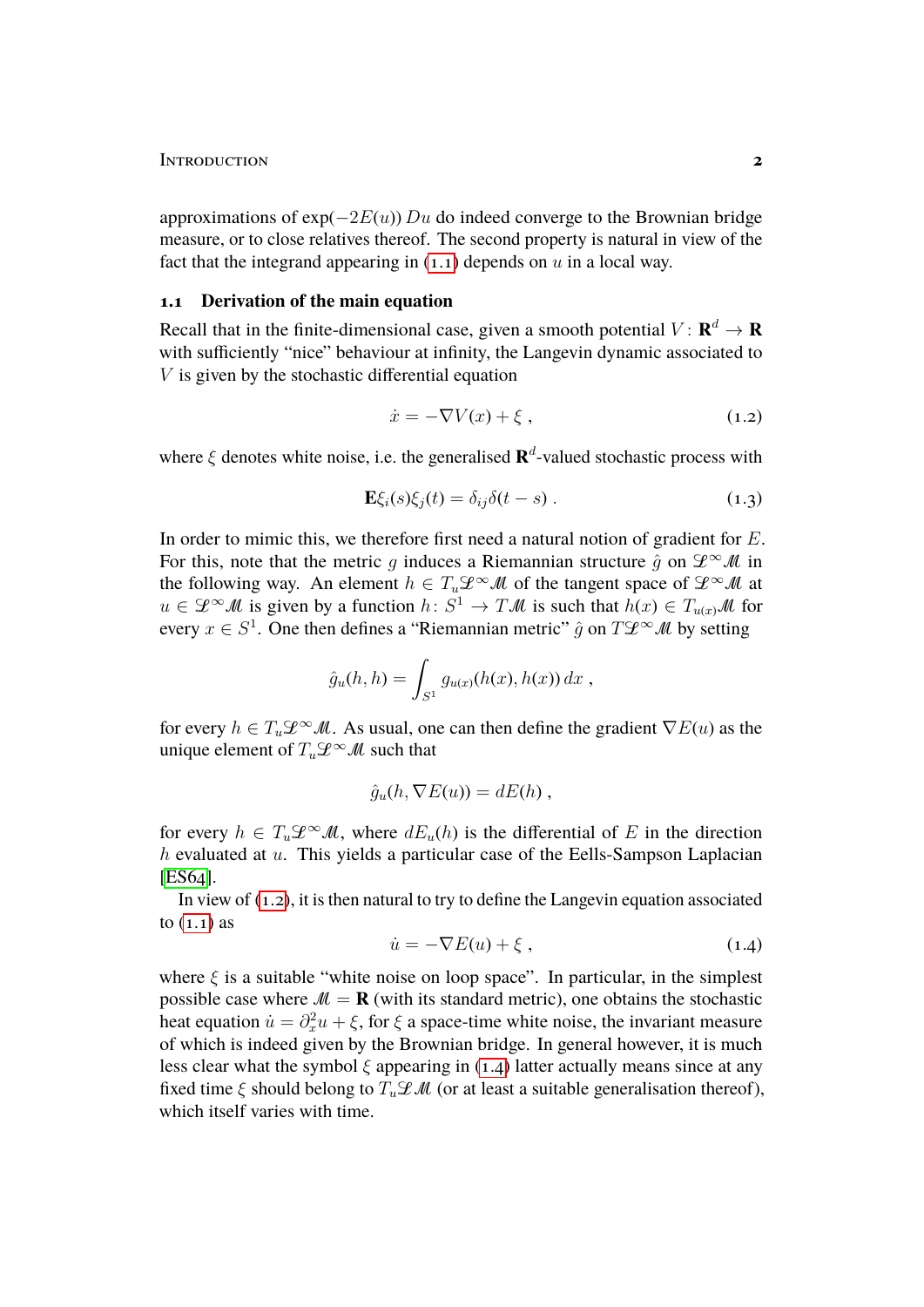Note that a characterisation of the noise  $\xi$  appearing in [\(1.2\)](#page-1-0) is that it is the (generalised) Gaussian process with Cameron-Martin space given by  $L^2(\mathbf{R}_+,\mathbf{R}^d)$ endowed with its usual scalar product. This hints at a way of adapting this definition to the situation at hand. Indeed, for any given smooth function  $u: \mathbf{R}_{+} \to \mathcal{L}^{\infty} \mathcal{M}$ (which of course the process  $u$  we are interested in really isn't!), we obtain a scalar product on the space  $L^2_u$  of functions  $h: \mathbf{R}_+ \to T\mathcal{L}^\infty\mathcal{M}$  with  $h(t) \in T_{u(t)}\mathcal{L}\mathcal{M}$  by

<span id="page-2-0"></span>
$$
\langle h, \bar{h} \rangle_u = \int_{\mathbf{R}} \int_{S^1} \langle h(t, x), \bar{h}(t, x) \rangle_{u(t, x)} dx dt . \qquad (1.5)
$$

then a natural definition for  $\xi$  mimicking [\(1.3\)](#page-1-2) is that it is the (generalised) Gaussian process with Cameron-Martin space given by  $L<sub>u</sub><sup>2</sup>$  endowed with the scalar product [\(1.5\)](#page-2-0). It turns out that this process can be constructed more explicitly as follows. Take a finite collection  $\{\sigma_i\}_{i=1}^m$  of vector fields on M with the property that, for every  $u \in M$  and  $h, h \in T_uM$ , one has the identity

$$
g_u(h,\bar{h}) = \sum_{i=1}^m g_u(h,\sigma_i(u))g_u(\bar{h},\sigma_i(u)),
$$

and let  $\{\xi_i\}_{i=1}^m$  be a collection of independent space-time white noises. Then, one can verify that the Gaussian process  $\xi$  given by  $\xi(t, x) = \sum_{i=1}^{m} \sigma_i(u(t, x)) \xi_i(t, x)$ does indeed have as its Cameron-Martin space  $L<sub>u</sub><sup>2</sup>$  with scalar product [\(1.5\)](#page-2-0).

This suggests that [\(1.4\)](#page-1-1) should really be interpreted as

<span id="page-2-1"></span>
$$
\dot{u} = -\nabla E(u) + \sum_{i=1}^m \sigma_i(u) \xi_i.
$$

In local coordinates, this can be written as

$$
\dot{u}^{\alpha} = \partial_x^2 u^{\alpha} + \Gamma^{\alpha}_{\beta\gamma}(u) \partial_x u^{\beta} \partial_x u^{\gamma} + \sigma_i^{\alpha}(u) \xi_i , \qquad (1.6)
$$

where Einstein's convention of summation over repeated indices is implied and  $\Gamma^{\alpha}_{\beta\gamma}$  are the Christoffel symbols for the Levi-Civita connection of  $(M, g)$ . We thus derived some kind of multi-component version of the KPZ equation, similar to the one studied in [\[FSS13,](#page-17-3) [Spo14\]](#page-18-1), but with both  $\Gamma$  and  $\sigma$  depending on the solution  $u$  itself. This also shows where the problem lies. Since we expect the stationary measure of [\(1.6\)](#page-2-1) to be closely related to the Brownian bridge, we expect typical solutions to be not even  $\frac{1}{2}$ -Hölder continuous as a function of the x coordinate. As a consequence, the term  $\partial_x u^{\beta} \partial_x u^{\gamma}$  involves the product of two distributions, so that it is not clear *a priori* how to define it. Even if we were to somehow define it, it still wouldn't be clear how to multiply the resulting distribution with the very irregular function  $\Gamma^{\alpha}_{\beta\gamma}(u)$ .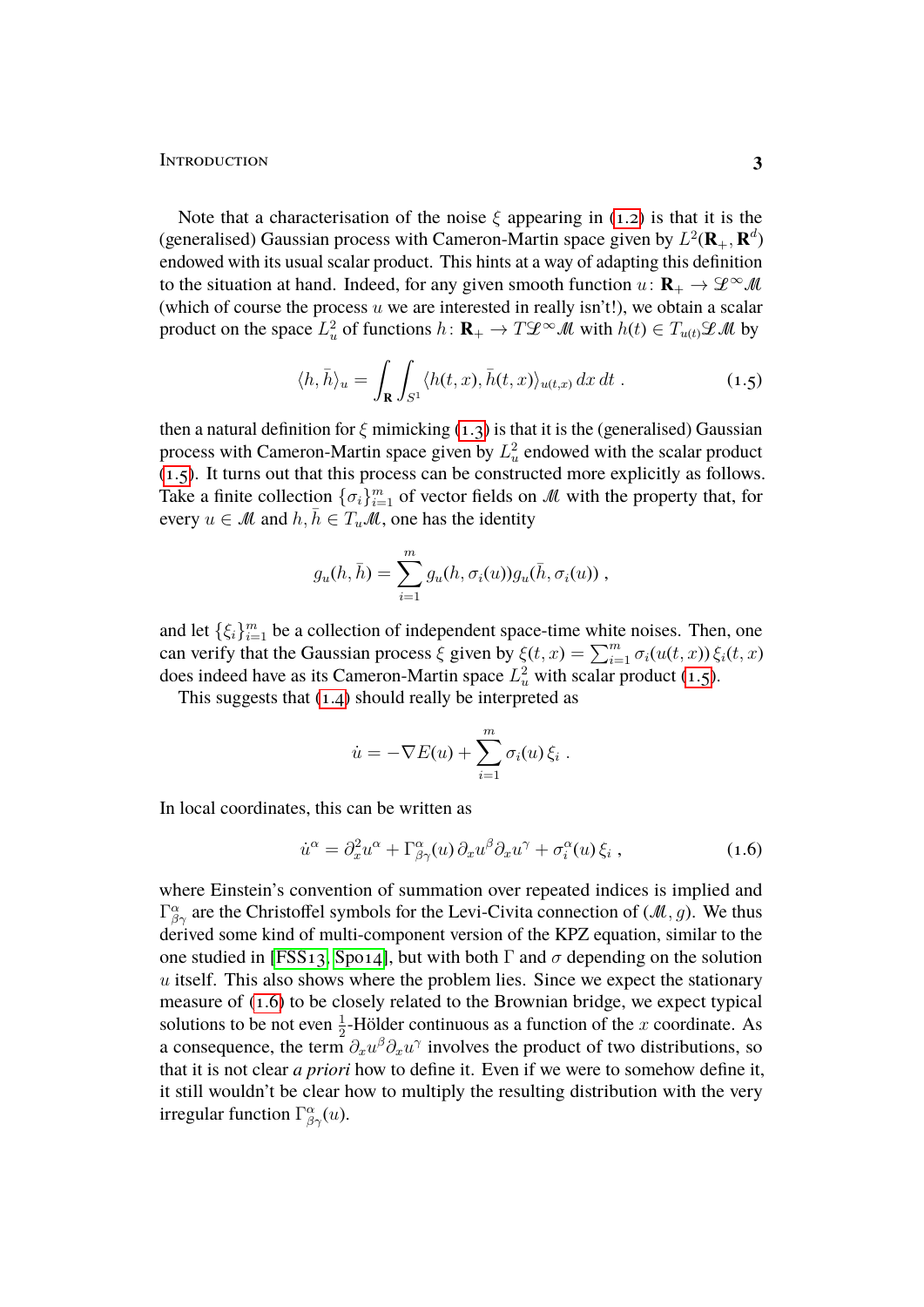Similarly, while one would expect to be able to define the terms  $\sigma_i^{\alpha}(u) \xi_i$  via Itô integration, this would certainly lead to problems since Itô integration famously does not preserve the chain rule, which makes it ill-suited for problems on manifolds. On the other hand, there appears to be no Stratonovich integration in this context because the corresponding Itô correction term is infinite, see for example [\[HP15\]](#page-18-2).

#### **1.2 Main result**

In the present work, we take a somewhat pragmatic approach by postulating that we call a process a "solution" to [\(1.6\)](#page-2-1) if it is the limit of a natural approximation procedure. More precisely, we fix a function  $\varrho \in \mathcal{C}_0^{\infty}(\mathbf{R}^2)$  integrating to 1 and we set

$$
\xi_i^{(\varepsilon)} = \varrho^{(\varepsilon)} \star \xi \;, \qquad \varrho^{(\varepsilon)}(t,x) = \varepsilon^{-3} \varrho(t/\varepsilon^2, x/\varepsilon) \;.
$$
 (1.7)

It is then natural to ask whether solutions to [\(1.6\)](#page-2-1) with  $\xi$  replaced by  $\xi^{(\varepsilon)}$  admit limits as  $\varepsilon \to 0$ . Of course, even if this turns out to be the case, one might lose uniqueness, but as we will see shortly this can be recovered to some extent. In order to formulate our result, we impose an additional constraint on the vector fields  $\sigma_i$ , namely we assume that

<span id="page-3-1"></span>
$$
\sum_{i=1}^m \nabla_{\sigma_i} \sigma_i = 0 ,
$$

where  $\nabla$  denotes the covariant derivative (with respect to the Levi-Civita connection). An equivalent way of formulating this is that, viewing the  $\sigma_i$  as first-order differential operators,  $\sum_i \sigma_i^2$  is equal to the Laplace-Beltrami operator. This should be viewed as a "centering" condition, which can always be satisfied. For example, it suffices to consider an isometric embedding of  $\mathcal{M}$  as a submanifold of  $\mathbf{R}^m$  and to then take for  $\sigma_i(u)$  the orthogonal projection of the *i*th canonical basis vector of **R**<sup>*m*</sup> onto  $T_u$ *M*.

The main result on which we report here is a consequence of the more general results exposed in [\[BHZ16,](#page-16-1) [CH16\]](#page-17-4), relying on [\[Hai14,](#page-18-3) [HQ15\]](#page-18-4), and can be formulated as follows.

<span id="page-3-0"></span>**Theorem 1.1** Let  $u^{(\varepsilon)}$  be the solution to [\(1.6\)](#page-2-1) with  $\xi_i$  replaced by  $\xi_i^{(\varepsilon)}$  $a_i^{(\varepsilon)}$  and with *some fixed Hölder continuous initial condition*  $u_0$ *. Then, as*  $\varepsilon \to 0$ *,*  $u^{(\varepsilon)}$  *converges in probability to a Markov process* u*. Furthermore, although* u *might depend on the choice of*  $\rho$ *, the set of possible limits can be parametrised smoothly by finitely many parameters.*

**Remark 1.2** If M is a symmetric space, then the limit can be shown to be independent of  $\rho$ . In general, we believe that the set of possible limits for approximations of the type discussed here is actually one-dimensional, but we do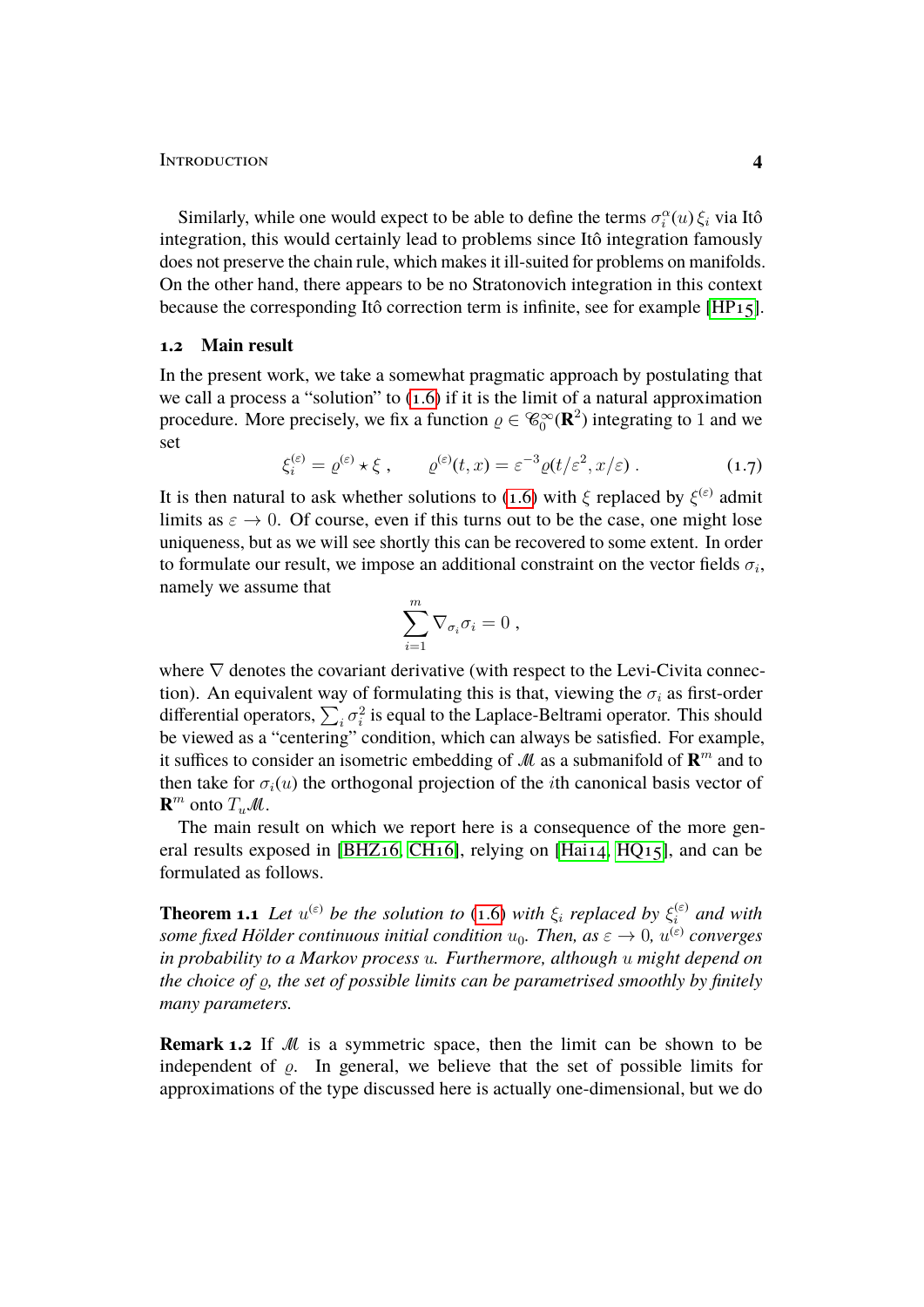not have a proof of this. We also believe that the law of the limit is independent of the choice of vector fields  $\sigma_i$ , but again we have no proof of this.

**Remark 1.3** A natural process on loop space leaving invariant the Brownian bridge measure on a manifold was constructed by a number of authors in the nineties, see for example [\[Dri92,](#page-17-5) [DR92,](#page-17-6) [Dri94,](#page-17-7) [ES96,](#page-17-8) [Nor98\]](#page-18-5). This process is different since, in the particular case of  $M = \mathbf{R}^d$ , it would correspond to the Ornstein-Uhlenbeck process from Malliavin calculus, rather than the stochastic heat equation. In particular, it is not "local" in the sense that its driving noise has non-trivial spatial correlations.

To some extent, we can probably learn more from the proof of Theorem [1.1](#page-3-0) than from the result itself, although a more systematic study of the properties of the limiting process, especially in the small noise limit, could be very interesting, especially in view of [\[Wit82,](#page-18-6) [Bis08\]](#page-16-2). We will assume in the sequel that the reader has at least some familiarity with the theory of regularity structures as developed in [\[Hai14\]](#page-18-3) and surveyed for example in [\[Hai15,](#page-18-7) [CW15\]](#page-17-9). The proof follows the same methodology as developed in [\[Hai14,](#page-18-3) [HQ15,](#page-18-4) [HP15\]](#page-18-2), which can be summarised as follows:

- 1. Build a regularity structure  $\mathscr{T} = (\mathscr{T}, \mathscr{C}_+)$  that is sufficiently rich to be able to formulate [\(1.6\)](#page-2-1) as a fixed point problem in some space  $\mathcal{D}^{\gamma,\eta}$  of sufficiently regular modelled distributions and build a local solution theory.
- 2. Exhibit a sufficiently large subgroup  $\mathcal{G}$  of the "renormalisation group" R associated to  $\mathscr T$  as in [\[Hai14,](#page-18-3) Def. 8.41].
- 3. Find a sequence of elements  $M_\varepsilon \in \mathcal{G}_-$  such that the sequence of admissible models  $\hat{\Pi}^{(\varepsilon)}$  obtained by taking the canonical lift  $\Pi^{(\varepsilon)}$  of  $\{\xi_i^{(\varepsilon)}\}$  $\{e^{i\epsilon}\}_{i=1}^m$  and acting on it with  $M_{\varepsilon}$  converges to a limiting model  $\hat{\Pi}$ .
- 4. Show that  $M_{\epsilon}$  can be chosen in such a way that the solution to the fixed point problem constructed in 1. with model  $\hat{\Pi}^{(\varepsilon)}$  is the same (once higher-order information is discarded) as that of [\(1.6\)](#page-2-1) with  $\xi_i$  replaced by  $\xi_i^{(\varepsilon)}$  $\frac{1}{i}$ .

It follows immediately from the main results of [\[Hai14\]](#page-18-3) that if these four steps can be carried out successfully, then Theorem [1.1](#page-3-0) follows.

Let us now review how these steps can be performed in the context of the problem at hand. Step 1. in this list is generic and was performed in [\[Hai14\]](#page-18-3) for a large class of stochastic PDEs which in particular include [\(1.6\)](#page-2-1), so we will not dwell on it. Step 2. is purely algebraic. The problem is that while elements of  $\Re$  are described by linear maps on  $\mathcal T$  and one can easily make an "educated guess" of a group G<sup>−</sup> of such linear maps that is relevant later on, checking whether a given map belongs to  $\Re$  using the characterisation given in [Hai<sub>14</sub>] is tedious. In the case of [Hai<sub>14</sub>, HQ<sub>15</sub>, HP<sub>15</sub>], the relevant groups were of very low dimension, so that this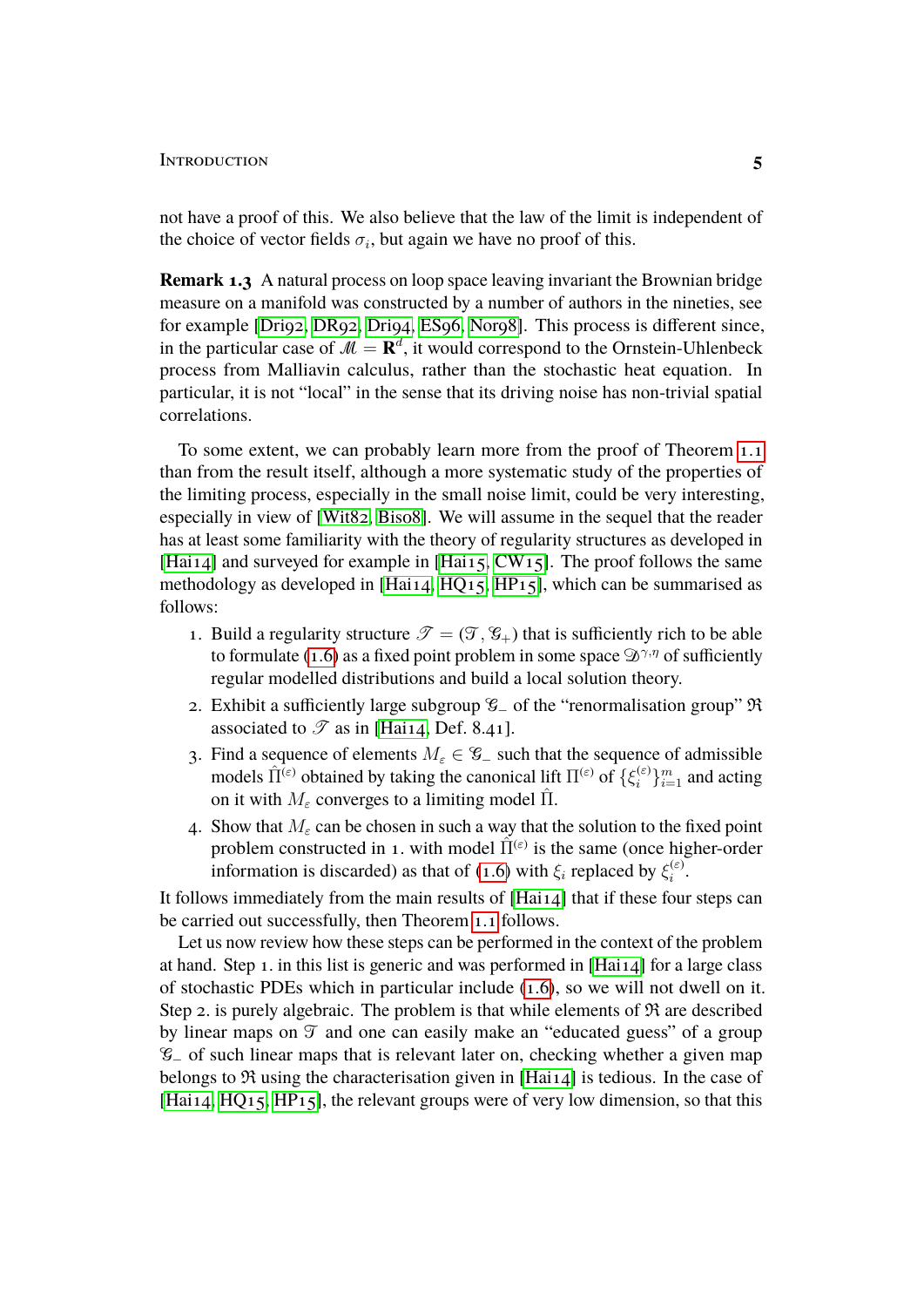verification could easily be done by brute force. In the present situation, even after taking simplifications arising from symmetries into account, the dimension of G<sup>−</sup> is still 71, so that such a brute force verification would only be practical with the help of a computer. In [\[BHZ16\]](#page-16-1), we therefore obtain a general result showing that those linear maps arising from the "educated guesses" alluded to earlier do indeed always belong to  $\mathfrak{R}$ , and a presentation of this result is the content of Section [2.](#page-5-0) Step 3. on the other hand is purely analytical. Again, in the abovementioned previous works, this step was reduced to moment bounds for a finite number (typically about 5 or 6) of stochastic processes, and these were then obtained separately for each of these processes. Again, this could in principle be done here but would be impractical since the number of processes that would require moment bounds in this case is well over one hundred. In the article [\[CH16\]](#page-17-4), we therefore obtain a general estimate that yields suitable moment bounds for a very large class of processes of this type, thus bypassing the need to consider these processes separately. This bound is presented in Section [3.](#page-12-0) At this stage, without any additional information but exploiting the  $x \leftrightarrow -x$  symmetry of the equation, one deduces from the general theory of [\[Hai14\]](#page-18-3) that there exist *finitely many*  $\varepsilon$ -dependent constants  $c_i^{(\varepsilon)}$  $j_j^{(\varepsilon)}$  and  $\varepsilon$ -independent vector fields  $h_j$  such that the solutions to

$$
\dot{u}^{\alpha} = \partial_x^2 u^{\alpha} + \Gamma^{\alpha}_{\beta\gamma}(u) \partial_x u^{\beta} \partial_x u^{\gamma} + c_j^{(\varepsilon)} h_j^{\alpha}(u) + \sigma_i^{\alpha}(u) \xi_i^{(\varepsilon)},
$$

converge to a limit u that is furthermore independent of the mollifier  $\rho$ . In order to complete the proof of Theorem [1.1,](#page-3-0) it therefore remains to show that for every  $j$ , either  $c_i^{(\varepsilon)}$  $j_j^{(\varepsilon)}$  converges to a finite limit as  $\varepsilon \to 0$  or  $h_j = 0$ . This result is the content of forthcoming work and will not be reviewed presently.

# <span id="page-5-0"></span>**2 Algebraic aspects**

Recall that the regularity structure canonically associated to [\(1.6\)](#page-2-1) comprises symbols  $\{\Xi_i\}_{i=1}^m$ ,  $\{X^k\}_{k\in\mathbb{N}^2}$  representing the driving noises and Taylor monomials respectively, as well as abstract integration maps  $\{\mathcal{I}_k\}_{k\in\mathbb{N}^2}$  representing the heat kernel and its derivatives, and an associative and commutative product. We write  $F$  for the free vector space generated by all formal expressions built from these operations, modulo the usual identifications, namely that  $\mathbf{1} \stackrel{\text{\tiny def}}{=} X^0$  is neutral for the product, that  $X^k X^\ell = X^{k+\ell}$ , and that  $\mathcal{F}_\ell(X^k) = 0$ . Writing  $|k| = 2k_0 + k_1$  for  $\bar{k} \in \mathbb{N}^2$ , we assign real-valued degrees to these objects by

<span id="page-5-1"></span>
$$
|\Xi_i| = -\frac{3}{2} - \kappa , \qquad |X^k| = |k| , \qquad |\mathcal{F}_\ell| = 2 - |\ell| , \qquad (2.1)
$$

respectively, for  $\kappa > 0$  a parameter with a sufficiently small value ( $\kappa = 1/100$  will do). We will use the shorthand notations  $\mathcal{J}' = \mathcal{J}_{(0,1)}$ ,  $X_0 = X^{(1,0)}$  and  $X_1 = X^{(0,1)}$ .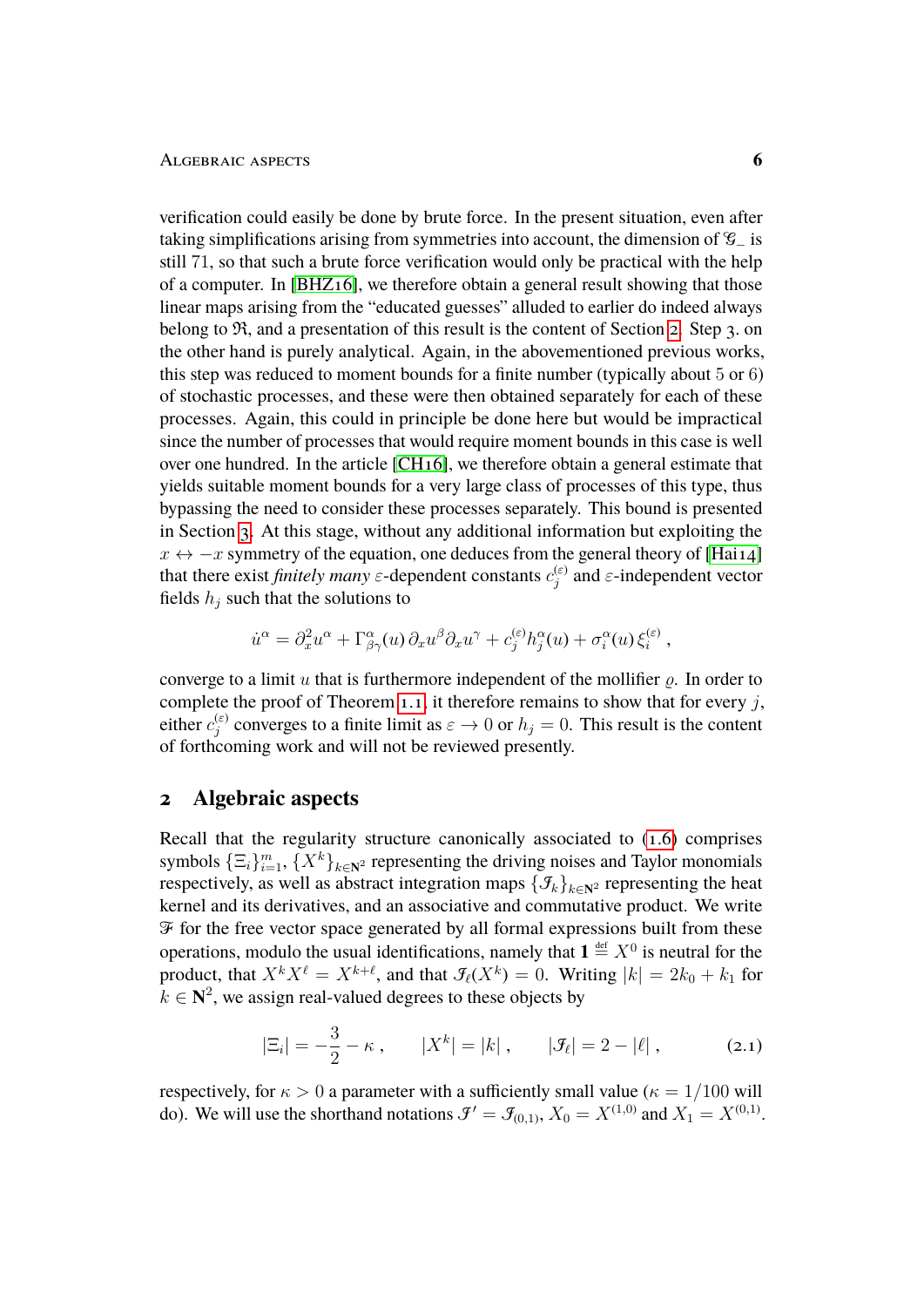The fact that the time coordinate  $X_0$  has degree 2 rather than 1 reflects the fact that we endow space-time with the parabolic scaling, which is consistent with the scaling used in  $(1.7)$ .

Of course, not all the formal expressions built from these symbols and operations are useful for our problem. As in [\[Hai14\]](#page-18-3), we define collections  $\mathcal{U}, \mathcal{U}'$  and  $\mathcal{W}$  of formal expressions as the smallest collections such that  $\{\Xi_i\}_{i=1}^m \cup \{X^k\}_{k\in \mathbb{N}^2} \subset \mathcal{W}$ , such that

$$
\tau \in \mathscr{W} \qquad \Rightarrow \qquad \mathscr{F}(\tau) \in \mathscr{U} \quad \& \quad \mathscr{F}'(\tau) \in \mathscr{U}' ,
$$

and such that, for every  $k \geq 0$ , every collection  $\{\tau_i\}_{i=1}^k$  with  $\tau_i \in \mathcal{U}$  for every i, and every  $\sigma_1, \sigma_2 \in \mathcal{U}'$ , one has

$$
\{\tau, \tau \Xi_j, \tau \sigma_1, \tau \sigma_1 \sigma_2\} \subset \mathcal{W}, \qquad \tau = \tau_1 \cdots \tau_k.
$$

Note that by construction one has  $\mathcal{U} \cup \mathcal{U}' \subset \mathcal{W}$ .

The space  $\mathfrak T$  is then defined as the free vector space generated by  $\mathcal W$ , endowed with the **R**-grading determined by [\(2.1\)](#page-5-1). As long as  $\kappa < \frac{1}{2}$ , one can verify that, for every  $\gamma \in \mathbf{R}$ , the subspace of  $\mathcal{T}$  generated by elements of degree at most  $\gamma$  is finite-dimensional. In order to describe  $\mathcal{G}_+$ , we consider the free vector space  $\mathcal{T}_+$ generated by all formal expressions of the type  $X^{\ell} \prod_{i=1}^{N} \mathcal{F}_{k_i}(\tau_i)$  for some  $N \geq 0$ , some  $\ell, k_i \in \mathbb{N}^2$  and some  $\tau_i \in \mathcal{W}$ . Note that  $\hat{\mathcal{T}}_+$  is an algebra, which is not the case for  $\mathfrak T$  since the product of two expressions in  $\mathcal W$  does not necessarily belong to W. We then write  $\mathfrak{T}_+$  for the quotient of  $\hat{\mathfrak{T}}_+$  by the ideal  $\mathfrak{J}_- \subset \hat{\mathfrak{T}}_+$  generated by all  $\mathcal{I}_k(\tau)$  with  $|\mathcal{I}_k(\tau)| \leq 0$ .

Consider now the linear map  $\Delta^+$ :  $\mathcal{T} \to \mathcal{T} \otimes \mathcal{T}_+$  given by

<span id="page-6-2"></span><span id="page-6-0"></span>
$$
\Delta^+ X_i = X_i \otimes \mathbf{1} + \mathbf{1} \otimes X_i , \qquad \Delta^+ \Xi_i = \Xi_i \otimes \mathbf{1} , \qquad (2.2)
$$

and then recursively by

$$
\Delta^+ \mathcal{F}_k(\tau) = (\mathcal{F}_k \otimes id) \Delta^+ \tau + \sum_{\ell \in \mathbb{N}^2} \frac{X^{\ell}}{\ell!} \otimes \mathcal{F}_{k+\ell}(\tau) , \qquad \Delta^+ (\tau \bar{\tau}) = \Delta^+ \tau \Delta^+ \bar{\tau} . \tag{2.3}
$$

The sum appearing in this expression is actually finite since all but finitely many of the summands are zero in  $\mathfrak{T} \otimes \mathfrak{T}_+$ . Note also that we can define  $\Delta^+ : \mathfrak{T}_+ \to \mathfrak{T}_+ \otimes \mathfrak{T}_+$ in formally exactly the same way (and this is compatible with the quotienting procedure used to produce  $\mathcal{T}_+$ ), except that in that case the maps  $\mathcal{I}_k$  appearing in [\(2.3\)](#page-6-0) are interpreted as linear maps from  $\mathfrak T$  to  $\mathfrak T_+$ . The following was shown in [Hai<sub>14</sub>, Sec. 8].

<span id="page-6-1"></span>**Proposition 2.1** *There exists an algebra morphism*  $\mathfrak{A}_+$ :  $\mathfrak{T}_+ \to \mathfrak{T}_+$  *so that*  $(\mathfrak{T}_+,\cdot,\cdot)$  $\Delta^+$ ,  $\mathfrak{A}_+$ ) *is a Hopf algebra, and the map*  $\Delta^+$ *, viewed as a map*  $\mathfrak{I} \to \mathfrak{I} \otimes \mathfrak{I}_+$ *, turns*  $\mathfrak I$  *into a right comodule for*  $\mathfrak I_+$ *.*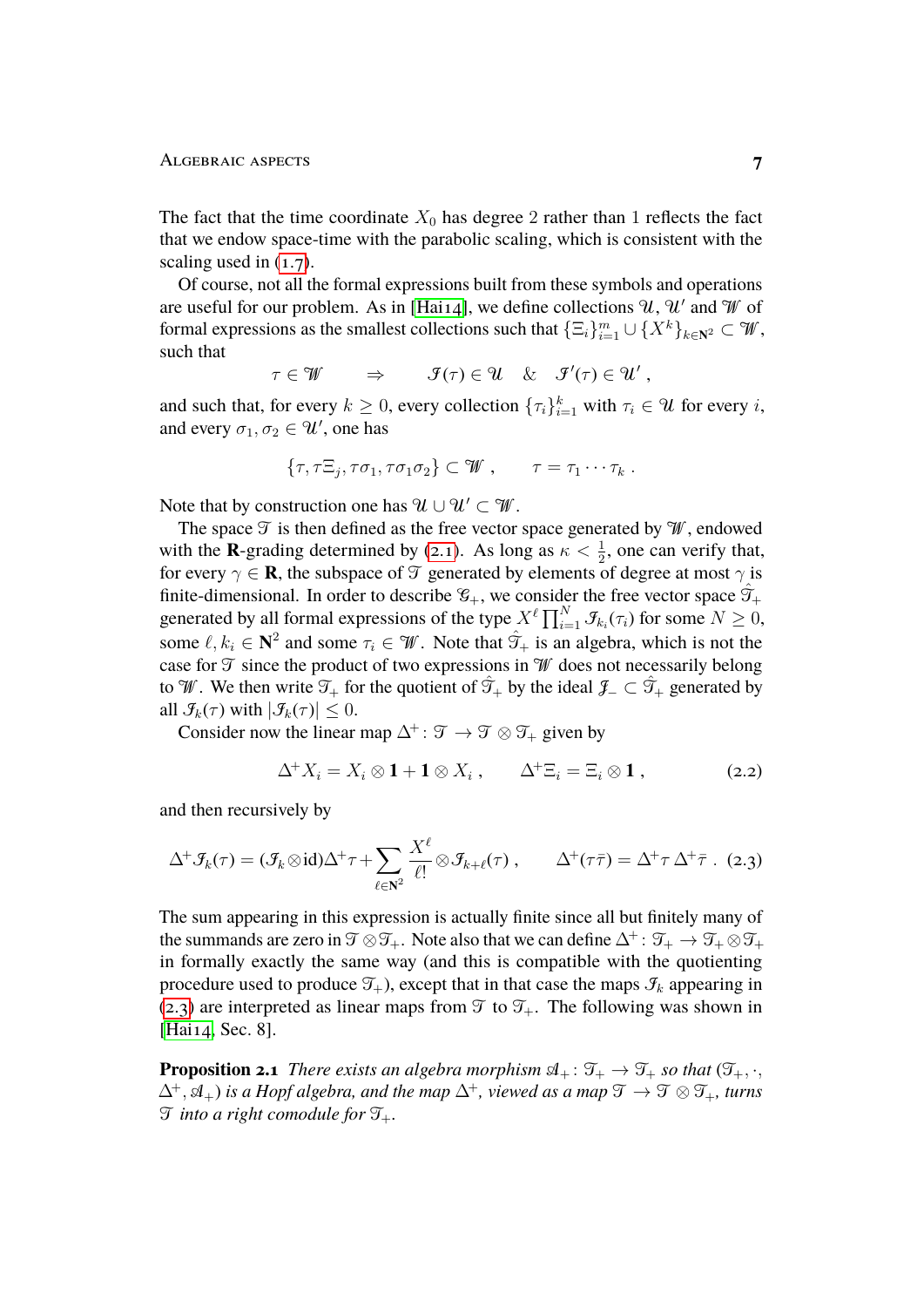The morphism  $A_+$  is defined uniquely by the fact that  $A_+X_i = -X_i$  and

$$
\mathcal{A}_+\mathcal{F}_k(\tau) = -\sum_{\ell \in \mathbb{N}^2} \frac{(-X)^{\ell}}{\ell!} \mathcal{M}_+(\mathcal{F}_{k+\ell} \otimes \mathcal{A}_+) \Delta^+ \tau , \qquad (2.4)
$$

where  $M_+$ :  $\mathcal{T}_+ \otimes \mathcal{T}_+ \to \mathcal{T}_+$  denotes the product.

Denote by  $\mathcal{G}_+$  the group of characters  $g: \mathcal{T}_+ \to \mathbf{R}$  endowed with

<span id="page-7-1"></span>
$$
f \circ g = (f \otimes g)\Delta^+, \qquad f^{-1} = f\mathfrak{A}_+, \qquad (2.5)
$$

as well as the identity element e given by  $e(1) = 1$  and  $e(\tau) = 0$  for symbols  $\tau \neq 1$ . The comodule structure of  $\mathfrak T$  for  $\mathfrak T_+$  then yields a natural action of  $\mathfrak G_+$  onto  $\mathfrak T$  from the left via

<span id="page-7-2"></span>
$$
g \mapsto \Gamma_g , \qquad \Gamma_g = (\mathrm{id} \otimes g) \Delta^+ .
$$

Since furthermore  $\Delta^+$  preserves total degree and every basis vector in  $\mathcal{T}_+$  has strictly positive degree except for 1, this yields a regularity structure  $\mathscr{T} = (\mathscr{T}, \mathscr{G}_+).$ As shown in [\[BHZ16\]](#page-16-1) and although it may not look so at first sight, this construction is equivalent to the one given in [\[Hai14,](#page-18-3) Sec. 8] modulo a change of basis for  $\mathfrak{T}_+.$ 

Furthermore, given a collection  $\{\xi_i^{(\varepsilon)}\}$  $\{e_i^{(e)}\}_{i=1}^m$  of smooth functions, we have a canonical lift to a model  $(\Pi^{(\varepsilon)}, f^{(\varepsilon)})$  for  $\mathscr T$  in the following way. First, we define a linear map  $\Pi^{(\varepsilon)} \colon \mathfrak{T} \to \mathscr{C}^\infty$  by

<span id="page-7-0"></span>
$$
\Pi^{(\varepsilon)}\Xi_i = \xi_i^{(\varepsilon)}\,,\qquad\qquad \Pi^{(\varepsilon)}\tau\bar{\tau} = (\Pi^{(\varepsilon)}\tau)\cdot(\Pi^{(\varepsilon)}\bar{\tau})\,,\qquad\qquad(2.6a)
$$

$$
\Pi^{(\varepsilon)} X^k \tau = x^k \Pi^{(\varepsilon)} \tau \;, \qquad \Pi^{(\varepsilon)} \mathcal{F}_k \tau = D^k K \star \Pi^{(\varepsilon)} \tau \;, \tag{2.6b}
$$

where the kernel K is a truncated heat kernel as in [\[Hai14\]](#page-18-3),  $\star$  is convolution in  $\mathbb{R}^2$ , and  $x^k$  denotes the function  $x \mapsto x^k$ . In general, we define

# **Definition 2.2** A linear map  $\Pi$ :  $\mathcal{T} \to \mathcal{C}^{\infty}$  is *admissible* if [\(2.6b\)](#page-7-0) holds.

Given any admissible linear map  $\Pi: \mathcal{T} \to \mathcal{C}^{\infty}$ , there is a natural way of assigning to it a collection of characters  $g_z^+(\Pi) \colon \hat{\mathcal{T}}_+ \to \mathbf{R}$  by setting  $g_z^+(\Pi)X_i = z_i,$  $g_z^+(\Pi)$  $\mathcal{F}_k(\tau) = (D^k K \star \Pi \tau)(z)$ , and then extending this multiplicatively. Write now  $\hat{A}_+$ :  $\mathcal{T}_+ \to \hat{\mathcal{T}}_+$  for the unique algebra morphism such that  $\hat{A}_+ X_i = -X_i$  and

$$
\hat{\mathcal{A}}_+ \mathcal{F}_k(\tau) = -\sum_{\ell} \frac{(-X)^{\ell}}{\ell!} \pi_+ \hat{\mathcal{M}}_+ (\mathcal{F}_{k+\ell} \otimes \hat{\mathcal{A}}_+) \Delta^+ \tau ,
$$

where this time the  $\mathcal{I}_k$  are interpreted as maps  $\mathcal{T} \to \hat{\mathcal{T}}_+$  and  $\pi_+$  is the projection in  $\hat{\mathcal{T}}_+$  onto the terms of positive homogeneity. (Similarly to above,  $\hat{\mathcal{M}}_+$  is the product in  $\mathfrak{T}_+$ .) Comparing this to the definition of  $\mathfrak{A}_+$  given in [\(2.4\)](#page-7-1), we see that it is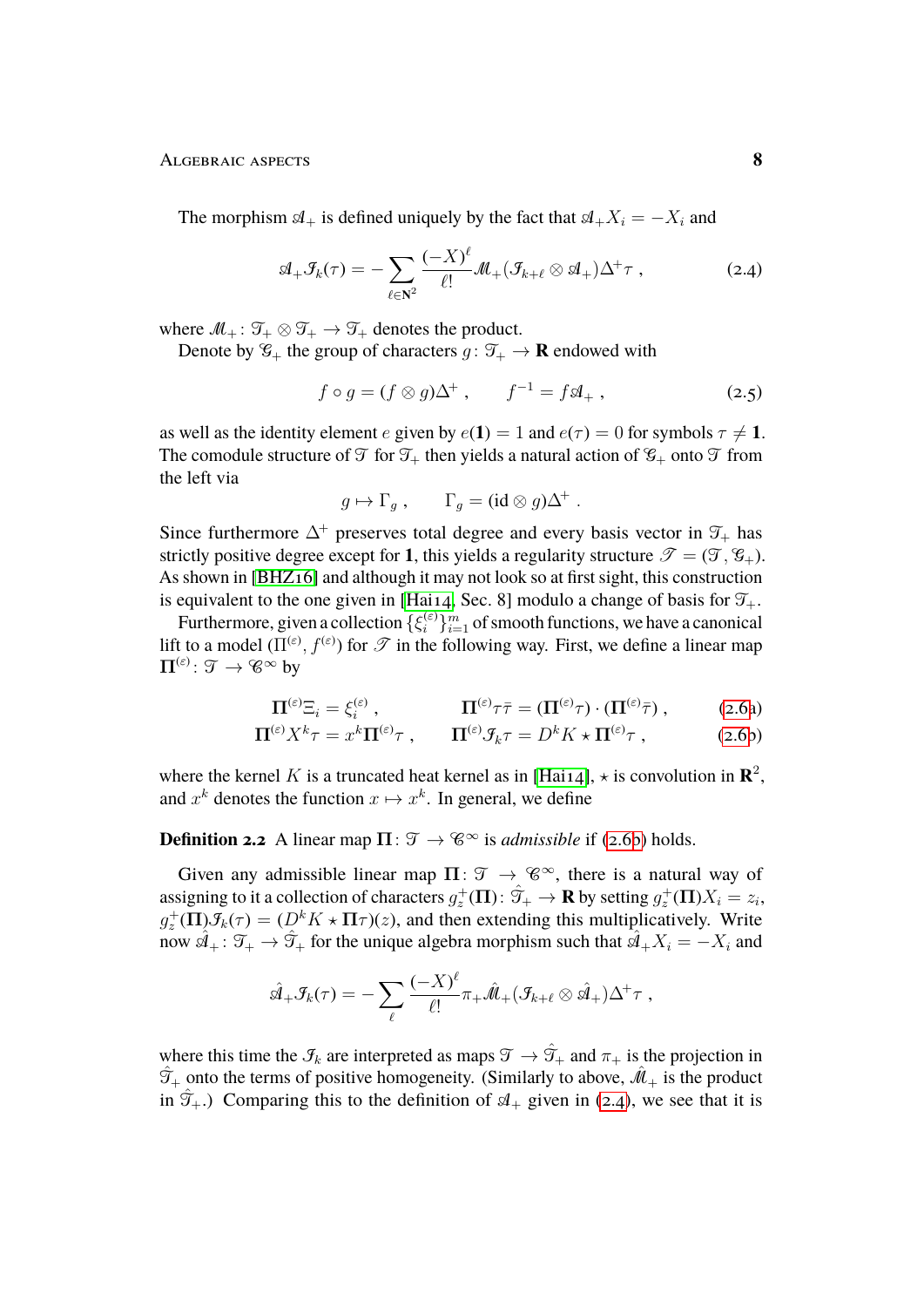virtually identical, with the exception of the appearance of the projection  $\pi_+$  and the fact that the two operators do not act on the same spaces.

Given  $\Pi$ , we then define  $\Pi_z \colon \mathcal{T} \to \mathcal{C}^\infty$  and  $f_z \in \mathcal{C}_+$  by

$$
f_z = g_z^+(\Pi)\hat{\mathcal{A}}_+, \qquad \Pi_z = (\Pi \otimes f_z)\Delta^+, \qquad (2.7)
$$

for every  $z \in \mathbf{R}^2$ . We also define  $\Gamma_{z\bar{z}} \colon \mathfrak{T} \to \mathfrak{T}$  by

$$
\Gamma_{z\bar{z}} = (\mathrm{id} \otimes f_z \mathfrak{A} \otimes f_{\bar{z}})(\Delta^+ \otimes \mathrm{id})\Delta^+ = (\gamma_{z\bar{z}} \otimes \mathrm{id})\Delta^+ , \qquad (2.8)
$$

with  $\gamma_{z\bar{z}} = (f_z \mathcal{A} \otimes f_{\bar{z}}) \Delta^+$ , so that  $\Pi_z \Gamma_{z\bar{z}} = \Pi_{\bar{z}}$  and we henceforth write  $\mathcal{I}$  for the map

<span id="page-8-1"></span><span id="page-8-0"></span>
$$
\mathfrak{T} \colon \Pi \mapsto (\Pi, \Gamma) ,
$$

given by [\(2.7\)](#page-8-0) and [\(2.8\)](#page-8-1). It is then possible to verify that if  $\Pi^{(\varepsilon)}$  is given by [\(2.6\)](#page-7-0), then  $\mathfrak{X}(\Pi^{(\varepsilon)})$  is indeed an admissible model for  $\mathscr{T}$ . For a generic admissible linear map  $\Pi: \mathcal{T} \to \mathcal{C}^{\infty}$  however this is not necessarily true.

Writing  $\mathcal M$  for the space of admissible models for  $\mathcal T$  that are periodic in the spatial variable, one can build a solution map  $\mathcal{S}: \mathcal{M} \times \mathcal{L}^{\alpha}\mathcal{M} \to \overline{\mathcal{C}}(\mathbf{R}_{+}, \mathcal{L}^{\alpha}\mathcal{M})$ (here one should take  $\alpha \in (0, \frac{1}{2} - \kappa)$ ,  $\mathscr{L}^{\alpha} \mathscr{M}$  denotes the space of  $\alpha$ -Hölder continuous loops in M, and  $\overline{\mathscr{C}}(\mathbb{R}_+^{\mathbb{Z}}, X)$  denotes the space of continuous functions with values in the metric space  $X$ , up to some explosion time at which they leave every bounded region of  $X$ ) with the following two properties:

- If  $\Pi^{(\varepsilon)}$  is the canonical lift for some smooth functions  $\xi_i^{(\varepsilon)}$  $\mathfrak{f}^{(\varepsilon)}_i$ , then  $\mathcal{S}(\mathfrak{T}(\Pi^{(\varepsilon)}), u_0)$ is the maximal solution to [\(1.6\)](#page-2-1) with initial condition  $u_0$  and  $\xi_i$  replaced by ξ $_{i}^{\varepsilon}$ .
- The map  $\delta$  is locally Lipschitz continuous in both of its arguments.

This shows that if it were the case that  $\mathfrak{X}(\Pi^{(\varepsilon)})$  converges to some limiting model in M as  $\varepsilon \to 0$ , then Theorem [1.1](#page-3-0) would follow at once. Unfortunately, this is simply not the case. We would therefore like to be able to "tweak" this model in such a way that it remains an admissible model but has a chance of converging as  $\varepsilon \to 0$ .

A natural way of "tweaking"  $\Pi^{(\varepsilon)}$  is to compose it with some linear map  $M: \mathcal{T} \to \mathcal{T}$ . This naturally leads to the following question: what are the linear maps M which are such that if  $\mathfrak{X}(\Pi)$  is an admissible model, then  $\mathfrak{X}(\Pi M)$  is also an admissible model? More precisely, we give the following definition.

**Definition 2.3** A linear map  $M : \mathcal{T} \to \mathcal{T}$  is an *admissible renormalisation procedure* if, for every  $\Pi: \mathcal{T} \to \mathcal{C}^{\infty}$  such that  $\mathcal{I}(\Pi) \in \mathcal{M}$ , one has  $\mathcal{I}(\Pi M) \in \mathcal{M}$ .

In [\[Hai14,](#page-18-3) Sec. 8.3], a rather indirect characterisation of renormalisation procedures  $M$  is given. The aim of the remainder of this section is to give an explicit description of a very large class of such  $M$ . In order to describe these maps, we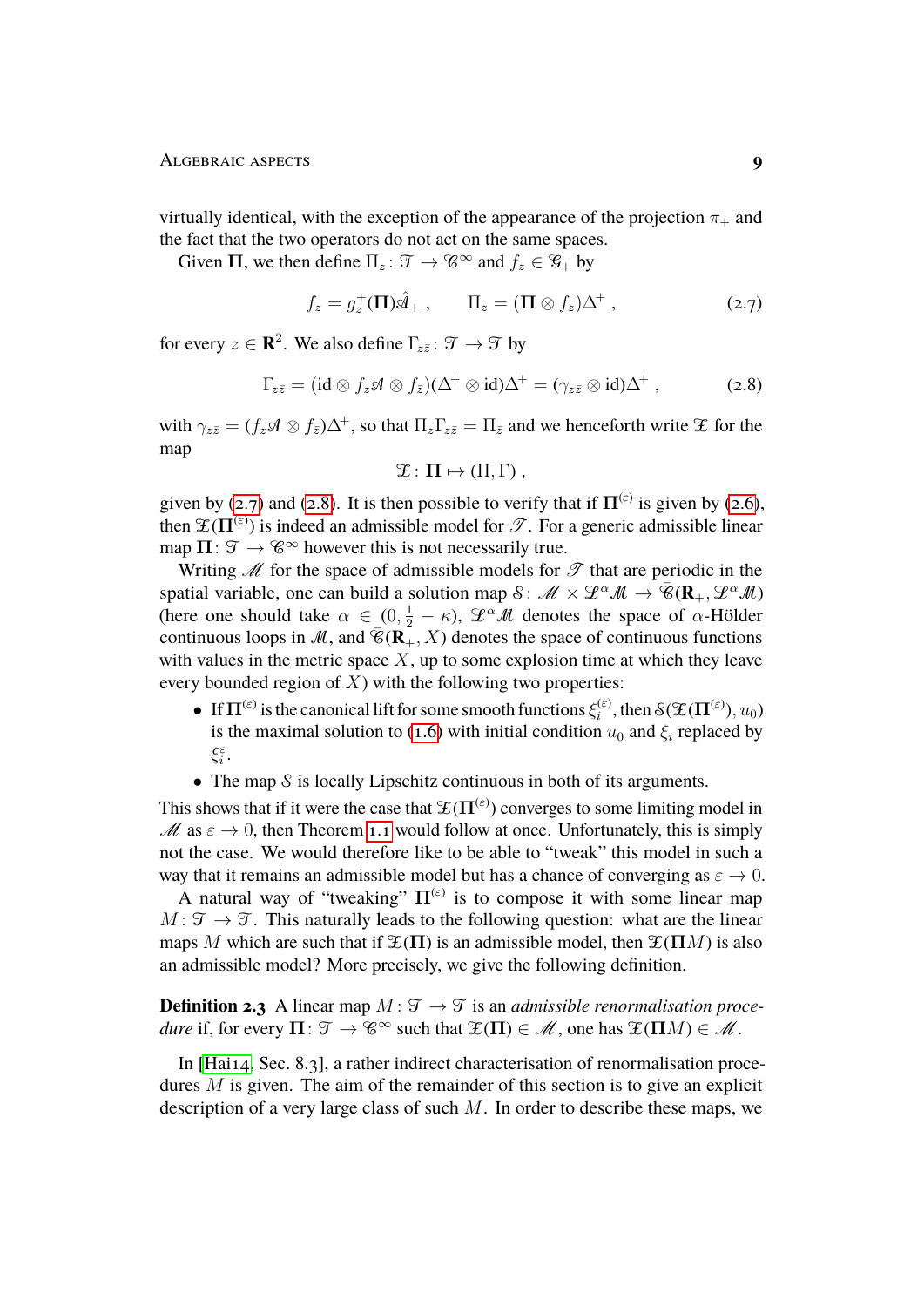recall that the elements of  $\mathcal W$  can best be described by rooted trees with additional decorations in the following way. We have  $m + 1$  types of edges: m of them represent the symbols  $\Xi_i$ , and they always touch a leaf. The last type represents  $\mathcal{F}$ and is decorated with an  $N^2$ -valued label k, thus representing  $\mathcal{I}_k$ . Nodes are also decorated with  $N^2$ -valued labels, representing factors of  $X^k$ . Finally, multiplication is represented by concatenation at the root. If we draw  $\cdot$  for nodes,  $\circ$  for  $\Xi_i$  (this looks like a node, but can unambiguously be interpreted as an edge protruding from the center of the disk since we postulated that these edges always terminate in a leaf), — for  $\mathcal{F}$  and — for  $\mathcal{F}'$ , we do for example have

$$
\mathcal{F}(\mathcal{F}'(\Xi_i)\mathcal{F}'(\Xi_j)) = \overset{\curvearrowright}{\mathbf{Y}}\,,\qquad \mathcal{F}(\mathcal{F}'(\Xi_i)\mathcal{F}'(\Xi_j\mathcal{F}(\Xi_k))) = \overset{\curvearrowright}{\mathbf{Y}}\,,
$$

etc, with the understanding that  $\circ$  denotes the relevant  $\Xi_i$ . The expression  $\mathcal{J}'(X^k \mathcal{J}'(\Xi_i) \mathcal{J}'(\Xi_j))$  for example would be represented by  $\mathcal{J}'$ , but with a decoration  $k$  at the center node where the three bold lines meet. This gives a bijection between canonical basis vectors of  $\mathcal F$  and triples  $(F, \mathfrak n, \mathfrak{e})$  where  $F = (V_F, E_F)$ is a rooted trees with edge types in  $\{\mathcal{F}, \Xi_1, \ldots, \Xi_m\}$  subject to the restrictions described above,  $\mathfrak{n} : V_F \to \mathbb{N}^2$ , and  $\mathfrak{e} : E_F \to \mathbb{N}^2$ .

By analogy with the BPHZ renormalisation procedure [\[BP57,](#page-17-10) [Hep69,](#page-18-8) [Zim69\]](#page-18-9), one would like to consider renormalisation maps that consist in "contracting subtrees". In order to formalise such an operation, consider a tree  $T = (V_T, E_T)$ , as well as a subforest  $A = (V_A, E_A) \subset T$ , i.e. an arbitrary subgraph of T which contains no isolated vertices. We then write  $\Re A T$  for the tree obtained by contracting the connected components of  $A$  in  $T$ .

We also write  $\hat{\mathcal{T}}_-\$  for the free commutative algebra generated by W and  $\mathcal{J}_+\subset \hat{\mathcal{T}}_$ for the ideal generated by  $\{\tau \in \mathcal{W} : |\tau| > 0\}$ . We interpret elements of  $\mathcal{T}_-$  as triples  $(F, \mathfrak{n}, \mathfrak{e})$  as above, except that F is now allowed to be a forest. We also define the space  $\mathfrak{T}_-$  by  $\mathfrak{T}_- = \mathfrak{T}_-/\mathfrak{F}_+$ . With these notation at hand, we then define a map  $\Delta^-$ :  $\mathfrak{T} \to \mathfrak{T}_-\otimes \mathfrak{T}$  by setting, for  $\tau = (T, \mathfrak{n}, \mathfrak{e}) \in \mathcal{W}$ ,

<span id="page-9-0"></span>
$$
\Delta^-\tau = \sum_{A \subset T} \sum_{\mathfrak{e}_A, \mathfrak{n}_A} \frac{1}{\mathfrak{e}_A!} {n \choose \mathfrak{n}_A} (A, \mathfrak{n}_A + \pi \mathfrak{e}_A, \mathfrak{e} \restriction E_A)
$$
\n
$$
\otimes (\mathfrak{R}_A F, \mathfrak{R}_A(\mathfrak{n} - \mathfrak{n}_A), \mathfrak{e} + \mathfrak{e}_A).
$$
\n(2.9)

Here, the sum runs over all  $\mathfrak{n}_A : V_A \to \mathbb{N}^2$  and  $\mathfrak{e}_A : \partial(A, F) \to \mathbb{N}^2$ , where  $\partial(A, F)$ denotes the edges in  $E_F \setminus E_A$  that are adjacent to  $V_A$ . Also, for a function  $\mathfrak{m}: S \to \mathbb{Z}^2$  with S a finite set, we write  $\mathfrak{m}! = \prod_{x \in S} \mathfrak{m}(x)_0! \mathfrak{m}(x)_1!$  and similarly for the binomial coefficients, with the convention that  $k! = \infty$  for  $k < 0$ . As before, the sum appearing here is actually finite because all but finitely many terms have the first factor vanish in  $\mathcal{T}_-$ .

Our motivation for the definition of  $\Delta^-$  is as follows. Assigning a number to each  $\tau \in \mathcal{W}$  with  $|\tau| < 0$  is equivalent to choosing an algebra morphism  $q: \mathcal{T} \to \mathbf{R}$ .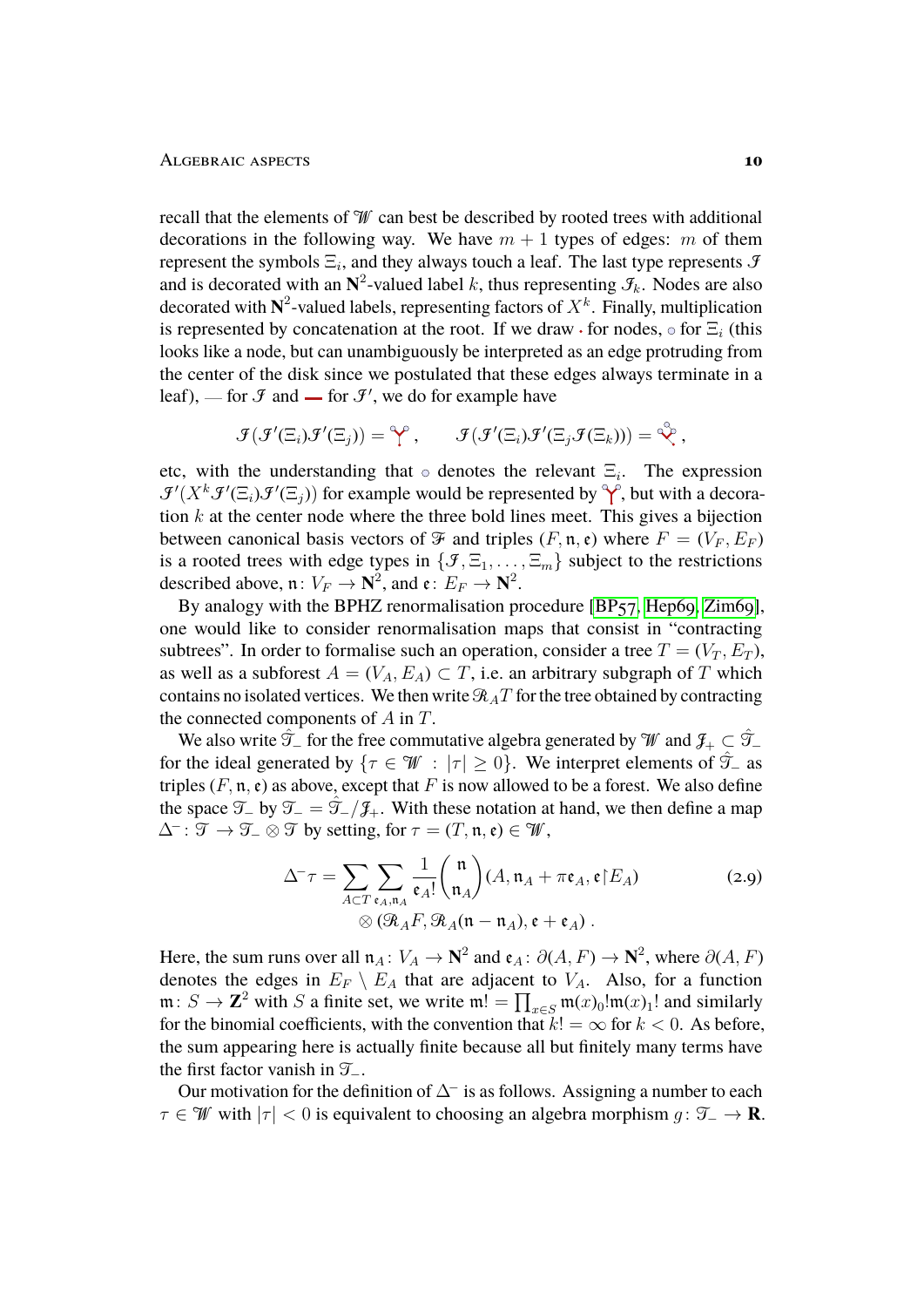#### Algebraic aspects **11**

If we ignore for a moment the labels n and e, an operation of the type  $M_q$ :  $\mathfrak{T} \rightarrow \mathfrak{T}$ with

<span id="page-10-0"></span>
$$
M_g \tau = (g \otimes id)\Delta^{-} \tau , \qquad (2.10)
$$

then corresponds to iterating over all ways of contracting subtrees of negative degree contained in  $\tau$  and replacing them by the corresponding constant assigned to it by g. This corresponds to replacing a kernel of possibly several variables by a multiple of a Dirac delta function forcing all arguments to collapse. The seemingly complicated combinatorics appearing in [\(2.9\)](#page-9-0) then encodes the possibility to also replace it by higher order derivatives of such a delta function in all of its arguments.

Similarly to before,  $\Delta^-$  can also be viewed as a map  $\Delta^-$ :  $\mathcal{T}_-\to\mathcal{T}_-\otimes\mathcal{T}_-\,$  by extending it multiplicatively from W to all of  $\mathcal{T}_-$ . Writing • for the product in  $\mathcal{T}_-$ (which has nothing to do with the product we have on  $\mathcal{W}$ !), the following analogue to Proposition [2.1](#page-6-1) was shown in [\[BHZ16\]](#page-16-1).

**Proposition 2.4** *There exists an algebra morphism*  $\mathfrak{A}_- : \mathfrak{I}_- \to \mathfrak{I}_-$  *so that*  $(\mathfrak{I}_-, \bullet, \bullet)$ ∆<sup>−</sup>, A−) *is a Hopf algebra, and the map* ∆<sup>−</sup>*, viewed as a map* T→ T<sup>−</sup> ⊗ T*, turns* T*into a left comodule for* T−*.*

If we write just as before  $\mathcal{G}_-$  for the group of characters  $g: \mathcal{T}_- \to \mathbf{R}$ , this yields a right action of  $\mathcal{G}_-$  onto  $\mathcal{T}$  by  $g \mapsto M_g$  with  $M_g$  as in [\(2.10\)](#page-10-0). The following is then the main result of [\[BHZ16\]](#page-16-1).

<span id="page-10-3"></span>**Theorem 2.5** *For every*  $g \in \mathcal{G}_-$ *, the map*  $M_g$  *is an admissible renormalisation procedure.*

The idea of the proof of this theorem goes as follows. Assume for a moment that one can also find a map  $\Delta^-$ :  $\hat{\mathcal{T}}_+ \to \hat{\mathcal{T}}_- \otimes \hat{\mathcal{T}}_+$  such that

$$
\Delta^{-} \mathcal{J}_{-} \subset \mathcal{J}_{+} \otimes \hat{\mathfrak{I}}_{+} + \hat{\mathfrak{I}}_{-} \otimes \mathcal{J}_{-} \;,
$$

with  $\mathcal{J}_\pm$  defined before [\(2.2\)](#page-6-2) and [\(2.9\)](#page-9-0). In particular,  $\Delta^-$  passes through the quotients to a map  $\mathfrak{T}_+ \to \mathfrak{T}_- \otimes \mathfrak{T}_+$ , which we assume to satisfy the following.

• On  $\mathcal{T}$ , one has the identity

$$
M_{-}(\Delta^{-}\otimes \Delta^{-})\Delta^{+} = (\mathrm{id}\otimes \Delta^{+})\Delta^{-}, \qquad (2.11)
$$

where

$$
M_{-}: \mathfrak{T}_{-} \otimes \mathfrak{T} \otimes \mathfrak{T}_{-} \otimes \mathfrak{T}_{+} \to \mathfrak{T}_{-} \otimes \mathfrak{T} \otimes \mathfrak{T}_{+}
$$
 (2.12)

is the map that multiplies the two factors in  $\mathcal{T}_-$ . The same is also true on  $\mathcal{T}_+$ .

• On  $\mathfrak{T}_+$ , one has the identity

<span id="page-10-4"></span><span id="page-10-2"></span><span id="page-10-1"></span>
$$
\Delta^{-} \hat{\mathcal{A}}_{+} = (\mathrm{id} \otimes \hat{\mathcal{A}}_{+}) \Delta^{-} . \tag{2.13}
$$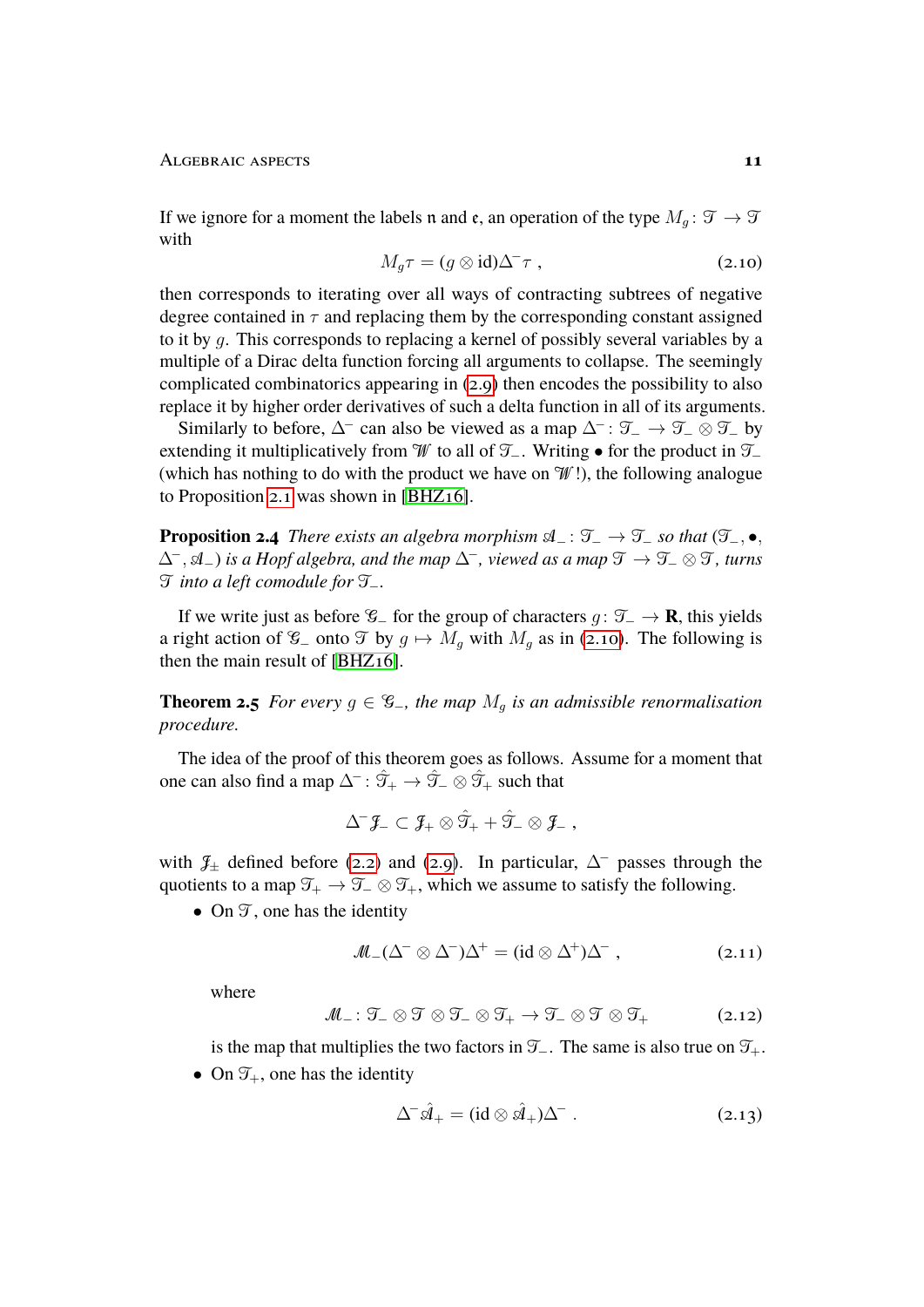• The actions of  $\mathcal{G}_-$  onto  $\mathcal{T}$  and  $\mathcal{T}_+$  given by [\(2.10\)](#page-10-0) and the analogous formula for  $\mathfrak{T}_+$  only increase degrees.

In this case, it is straightforward to verify that, for any  $q \in \mathcal{G}_-$ , if we write  $M_q$ as before, set  $\Pi^g = \Pi M_q$  for some  $\Pi$  such that  $\mathfrak{T}(\Pi) = (\Pi, \Gamma)$  is a model, write  $\mathfrak{X}(\Pi^g) = (\Pi^g, \Gamma^g)$ , and define  $\gamma_{z\bar{z}}$  and  $\gamma^g_{z\bar{z}}$  as in [\(2.8\)](#page-8-1), one has

$$
\gamma_{z\bar{z}}^g = (g \otimes \gamma_{z\bar{z}})\Delta^-, \qquad \Pi_z^g = (g \otimes \Pi_z)\Delta^-.
$$

To show this, one first uses [\(2.13\)](#page-10-1) to show that  $f_z^g = (g \otimes f_z) \Delta^-$ , where f and  $f<sup>g</sup>$  are defined from  $\Pi$  and  $\Pi<sup>g</sup>$  as in [\(2.7\)](#page-8-0). One then uses [\(2.11\)](#page-10-2) (on  $\mathfrak{I}$ ) to show that the required identity for  $\Pi_z^g$  holds. Finally, one uses [\(2.11\)](#page-10-2) on  $\mathfrak{T}_+$  to show that if one views  $M_g$  as acting on  $\mathfrak{T}_+$  via [\(2.10\)](#page-10-0), then its action distributes over the product defined in [\(2.5\)](#page-7-2) in the sense that  $(M_g f) \circ (M_g \overline{f}) = M_g(f \circ \overline{f})$ , which then implies the required identity for  $\gamma_z^g$  $x^g_{z\bar{z}}$ . The fact that the action of  $M_g$  increases degrees guarantees that  $\mathfrak{X}(\Pi^g)$  is again a model, provided that  $\mathfrak{X}(\Pi)$  is.

The problem is that [\(2.11\)](#page-10-2) actually fails in our situation. However, it turns out that it can still be rescued by the following construction. We look for a larger space  $\mathfrak{T}^{ex}$ , together with corresponding spaces  $\hat{\mathfrak{T}}_+^{ex}$ ,  $\hat{\mathfrak{T}}_+^{ex}$  and ideals  $\mathfrak{F}_-^{ex} \subset \hat{\mathfrak{T}}_+^{ex}$  and  $\mathcal{J}^{\text{ex}}_{+} \subset \hat{\mathcal{T}}^{\text{ex}}_{-}$ , all of them **R**-graded, such that the following properties hold.

- There are analogous maps to  $\Delta^+$  and  $\Delta^-$  acting on these "extended" spaces and such that all of the algebraic relations described above are satisfied, including [\(2.11\)](#page-10-2) and [\(2.13\)](#page-10-1). In particular, one has a map  $\mathcal{F}^{\text{ex}}$  turning linear maps  $\mathfrak{T}^{ex} \to \mathscr{C}^{\infty}$  into candidate models on the regularity structure  $(\mathcal{T}^{ex}, \mathcal{C}^{ex}_+)$  defined in formally the same way as above.
- There exists a projection  $\pi^{ex}$ :  $\mathcal{T}^{ex} \to \mathcal{T}$  which is a right inverse for the inclusion  $\mathfrak{T} \hookrightarrow \mathfrak{T}^{ex}$  and is such that for any admissible  $\Pi: \mathfrak{T} \to \mathscr{C}^{\infty}, \mathfrak{T}(\Pi)$ is a model if and only if  $\mathcal{L}^{ex}(\Pi \pi^{ex})$  is a model.
- There exists an algebra morphism  $\pi_{-}^{\text{ex}}$ :  $\mathfrak{T}_{-}^{\text{ex}} \to \mathfrak{T}_{-}$  such that, for every  $q \in \mathcal{G}_-$ , one has

<span id="page-11-0"></span>
$$
\pi^{\mathrm{ex}} M_{g\pi_{-}^{\mathrm{ex}}}^{\mathrm{ex}} = M_g \pi^{\mathrm{ex}} . \tag{2.14}
$$

Once we have constructed these larger spaces, the proof of Theorem [2.5](#page-10-3) is rather straightforward. Fix  $g \in \mathscr{G}_-$  and  $\Pi$  such that  $\mathscr{L}(\Pi)$  is a model. Then, by the second property above, in order to show that  $\mathfrak{X}(\Pi M_q)$  is a model, it suffices to show that  $\mathfrak{X}^{\text{ex}}(\Pi M_g \pi^{\text{ex}})$  is a model. However, by [\(2.14\)](#page-11-0), we have  $\mathfrak{X}^{ex}(\Pi M_g \pi^{ex}) = \mathfrak{X}^{ex}(\Pi \pi^{ex} M_{g \pi^{ex}}^{ex})$  and, again by the second property, we already know that  $\mathfrak{T}^\mathrm{ex}(\Pi\pi^\mathrm{ex})$  is a model. We conclude by the fact that  $M_{g\pi^\mathrm{ex}_-}^\mathrm{ex}$  is an admissible renormalisation map thanks to the argument given above, using the properties [\(2.11\)](#page-10-2) and [\(2.13\)](#page-10-1) for the maps  $\Delta^{\pm}$  defined on the extended spaces.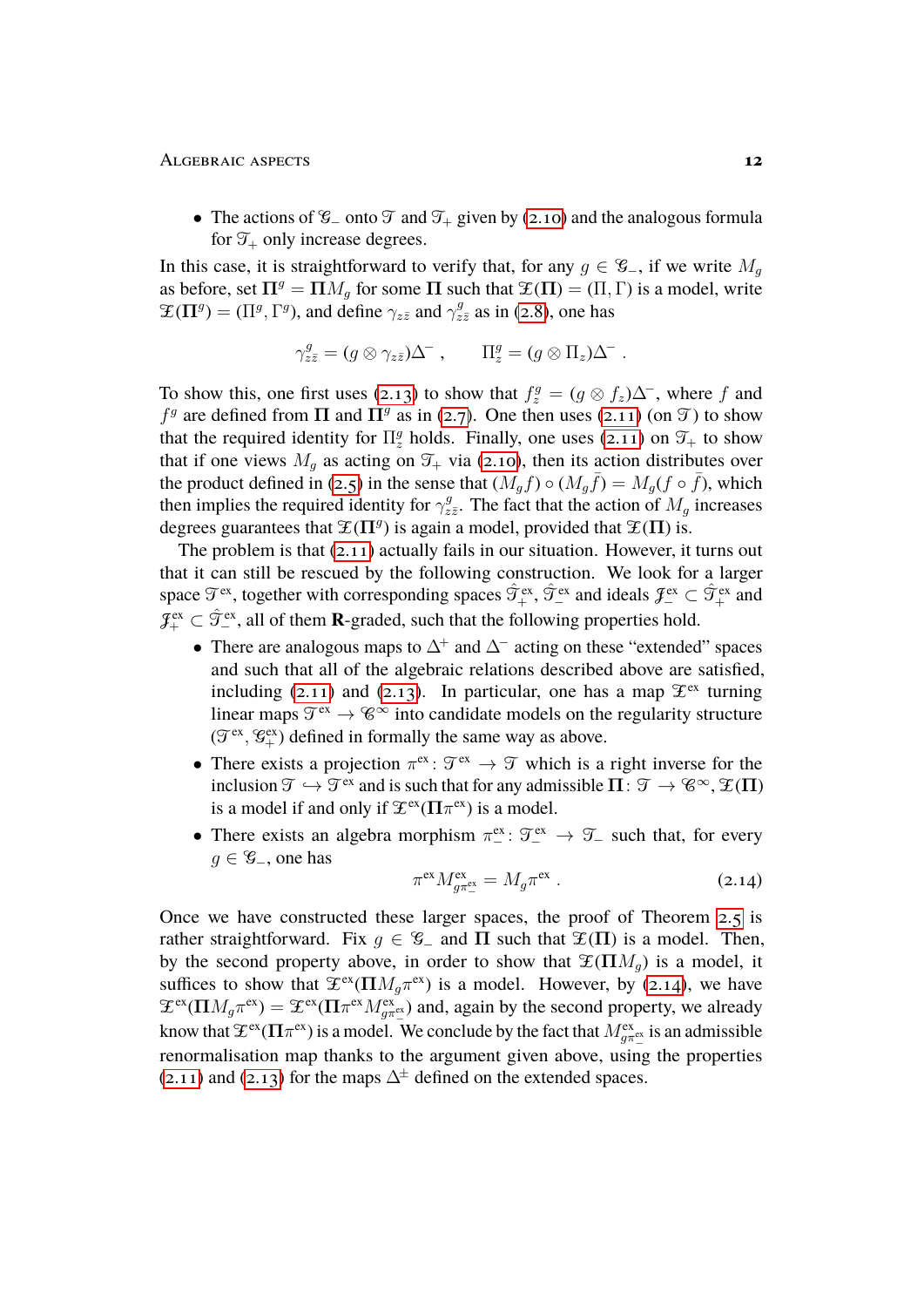# <span id="page-12-0"></span>**3 Analytical aspects**

At this stage, we have built a rather large group G<sup>−</sup> acting on our space of formal expressions  $\mathfrak T$  by admissible renormalisation procedures. Consider now regularised space-time noises  $\xi_i^{(\varepsilon)}$ ( $\varepsilon$ ) as in [\(1.7\)](#page-3-1) and define  $\Pi^{(\varepsilon)}$  as their canonical lift, defined by [\(2.6\)](#page-7-0). The following result is a particular instance of the main theorem of [\[CH16\]](#page-17-4).

<span id="page-12-1"></span>**Theorem 3.1** *There exists a choice of (deterministic) elements*  $g^{\varepsilon} \in \mathcal{G}_-$  *such that,* setting  $M^\varepsilon = M_{g^\varepsilon}$  as in [\(2.10\)](#page-10-0), the sequence of models  $\mathfrak{X}(\mathbf{\Pi}^{(\varepsilon)}M^\varepsilon)$  converges to a *limiting model in* M*.*

Before we give an idea of the proof of this theorem, let us show how the element  $g^{\varepsilon}$  determining the suitable renormalisation procedure is constructed. It turns out that this construction is very similar to the construction of the elements  $f_z \in \mathscr{G}_+$ constructed in [\(2.7\)](#page-8-0) in order to correctly recenter the model, so that its behaviour around a given space-time point  $z$  matches its degree. This is maybe not surprising since one can also view the renormalisation as some kind of "recentering procedure" except that this time, instead of insisting that the *evaluation* of the model at a given location vanishes for basis vectors of positive homogeneity, we would like to impose that the *expectation* of the model vanishes for basis vectors of negative homogeneity.

Recall equation [\(2.9\)](#page-9-0) defining  $\Delta^-$ . It follows from this definition that the antipode  $\mathcal{A}$  − for the Hopf algebra  $\mathcal{T}$  is defined for  $\tau = (F, \mathfrak{n}, \mathfrak{e})$  by the recursion

$$
\mathfrak{A}_{-}\tau=-\sum_{A\subset T\atop A\neq\emptyset}\sum_{\mathfrak{e}_A,\mathfrak{n}_A}\frac{1}{\mathfrak{e}_A!}\binom{\mathfrak{n}}{\mathfrak{n}_A}(A,\mathfrak{n}_A+\pi\mathfrak{e}_A,\mathfrak{e}{\upharpoonright} E_A)\bullet\mathfrak{A}_{-}(\mathfrak{R}_AF,\mathfrak{R}_A(\mathfrak{n}-\mathfrak{n}_A),\mathfrak{e}+\mathfrak{e}_A)\ ,
$$

where • is the product in  $\mathcal{T}_-$  as before. As above, the renormalisation procedure involves a twisted antipode. In order to define this, recall that  $\mathcal{T} = \mathcal{T} - \mathcal{J}_+$  and write  $\pi$  − :  $\hat{\mathcal{T}}_-\to\hat{\mathcal{T}}_-\hat{\mathcal{T}}_-\hat{\mathcal{T}}_-\hat{\mathcal{T}}_-\hat{\mathcal{T}}_-\hat{\mathcal{T}}_-\hat{\mathcal{T}}_-\hat{\mathcal{T}}_-\hat{\mathcal{T}}_-\hat{\mathcal{T}}_-\hat{\mathcal{T}}_-\hat{\mathcal{T}}_-\hat{\mathcal{T}}_-\hat{\mathcal{T}}_-\hat{\mathcal{T}}_-\hat{\mathcal{T}}_-\hat{\mathcal{T}}_-\hat{\mathcal{T}}_-\hat{\mathcal{T}}_-\hat{\mathcal{T}}_-\hat{\mathcal{T}}_+\hat{\mathcal{T}}_+\hat{\mathcal{T}}_+\hat{\mathcal{T}}_+\hat{\$ Similarly to above, we then define  $\mathcal{A}_- : \mathcal{T}_- \to \mathcal{T}_-$  inductively as being the unique algebra morphism so that, on elements of the type  $(F, \mathfrak{n}, \mathfrak{e})$  with F a single tree (so that it is identified with an element of  $W$ ), one has

$$
\hat{\mathfrak{A}}_{-}(F, \mathfrak{n}, \mathfrak{e}) = -\sum_{\substack{A \subset T \\ A \neq \emptyset}} \sum_{\mathfrak{e}_A, \mathfrak{n}_A} \frac{1}{\mathfrak{e}_A!} {n \choose \mathfrak{n}_A} \pi_{-}((A, \mathfrak{n}_A + \pi \mathfrak{e}_A, \mathfrak{e} \restriction E_A) \bullet \hat{\mathfrak{A}}_{-}(\mathfrak{R}_A F, \mathfrak{R}_A(\mathfrak{n} - \mathfrak{n}_A), \mathfrak{e} + \mathfrak{e}_A)) .
$$

We furthermore note that any *random* linear map  $\Pi: \mathcal{T} \to \mathcal{C}^{\infty}$  with finite expectation gives rise to a character  $g^{-}(\Pi)$  on  $\hat{\mathcal{T}}_{-}$  by simply setting

$$
g^{-}(\Pi)\tau = \mathbf{E}(\Pi\tau)(0) , \qquad \tau \in \mathcal{W} ,
$$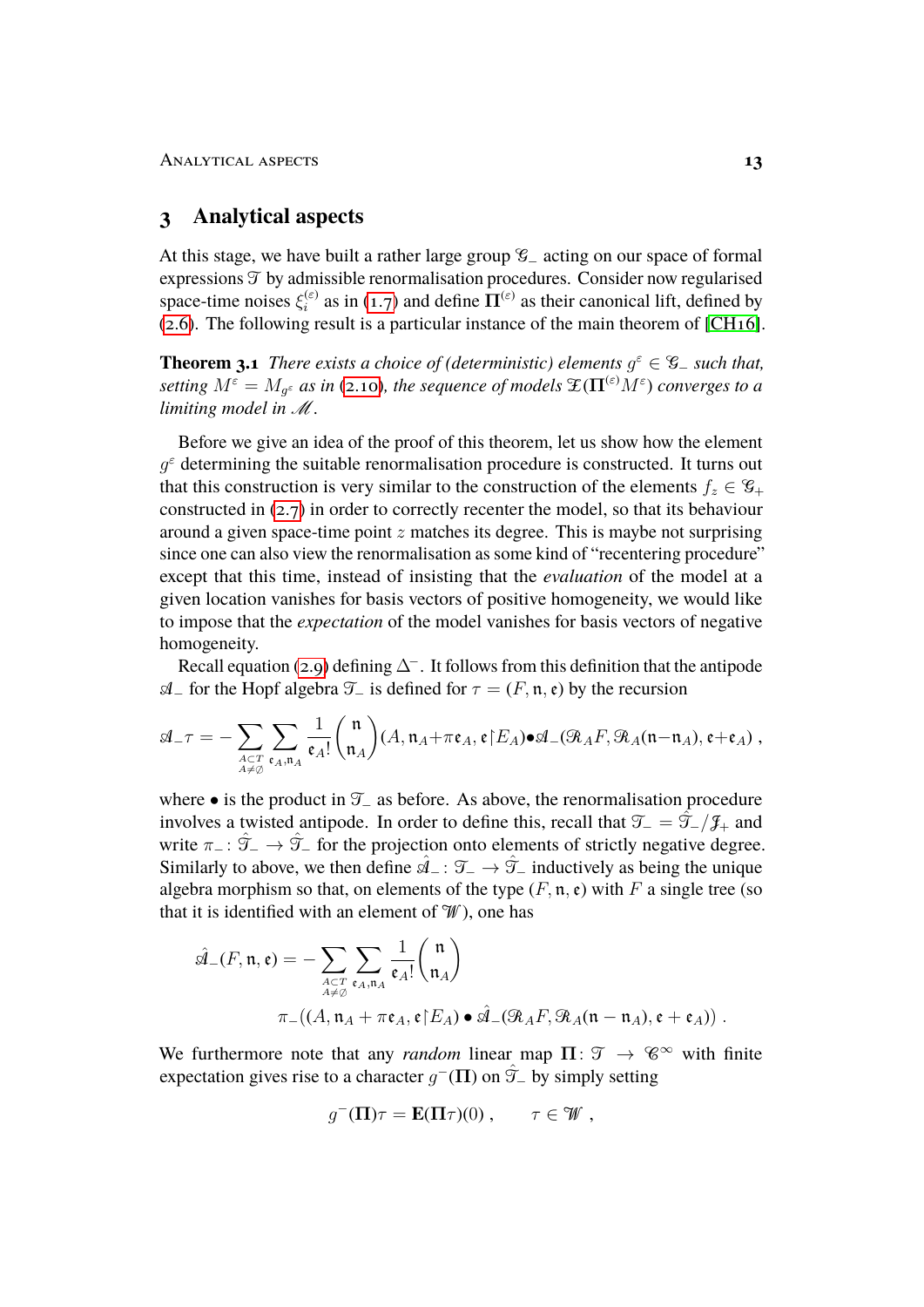and then extending it multiplicatively. In this setting, at least for instances of  $\Pi$ satisfying a suitable kind of stationarity, we then claim that the "correct" choice of character  $g^{\varepsilon}$  appearing in Theorem [3.1](#page-12-1) is given by

<span id="page-13-0"></span>
$$
g^{\varepsilon} = g^{-}(\Pi^{(\varepsilon)})\hat{\mathfrak{A}}_{-}.
$$

Comparing this and  $(2.10)$  to  $(2.7)$ , we see that the renormalisation procedure required to make our models converge to a finite limit is indeed formally identical (modulo changing  $+$  / evaluation into  $-$  / expectation) to the recentering procedure discussed before.

Combining these constructions with the results of [\[Hai14,](#page-18-3) Sec. 10], one concludes that Theorem [3.1](#page-12-1) essentially follows as soon as one has an estimate of the type

$$
\mathbf{E}\langle (g^-(\Pi^{(\varepsilon)})\hat{\mathcal{A}}_-\otimes \Pi^{(\varepsilon)}\otimes g_z^+(\Pi^{(\varepsilon)})\hat{\mathcal{A}}_+) \mathcal{M}_-(\Delta^-\otimes \Delta^-)\Delta^+\tau, \varphi_z^{\lambda}\rangle^2 \lesssim \lambda^{2|\tau|}, (3.1)
$$

for every  $\tau \in \mathcal{W}$  with  $|\tau| < 0$ , where  $|\tau|$  denotes the degree of  $\tau$  as before,  $\mathcal{M}_-$  is as in [\(2.12\)](#page-10-4),  $\langle \cdot, \cdot \rangle$  is the usual scalar product in  $L^2(\mathbf{R}^2)$ , and  $\varphi_z^{\lambda}$  is the translate and rescaling of a test function  $\varphi \in \mathcal{C}_0^{\infty}$  with sufficiently many derivatives bounded by 1 and with support in the ball of radius 1 around the origin as in [\[Hai15,](#page-18-7) Def. 3.3].

From an algebraic perspective, the definitions of  $\Delta^-$  and  $\hat{\mathcal{A}}$  are very strongly reminiscent of the Hopf-algebraic formulation of Zimmermann's forest formula [\[Kre98\]](#page-18-10), which was further explored in [\[CK00,](#page-17-11) [CK01\]](#page-17-12). More precisely, our space  $\mathcal{T}_-$  is analogous to the space  $\mathcal{A}$  in [\[Kre98\]](#page-18-10), the quotiented space  $\mathcal{T}_-$  is analogous to the space  $\mathcal{A}/\sim$ , etc., so [\(3.1\)](#page-13-0) is really a form of BPHZ theorem.

The difference is threefold. First, our basic combinatorial structure is described by collections of trees rather than Feynman diagrams. These can then be interpreted as generating Feynman diagrams when taking expectations, by contracting leaves according to Wick's theorem. (Or the cumulant formula if one considers a  $\Pi^{(\varepsilon)}$ which is not obtained from the lift of a Gaussian process.) Second, the result in [CH<sub>16</sub>] applies to very large class of kernels  $K$ , provided that they exhibit the "correct" behaviour near the origin and, unlike most related results that can be found in the literature, it doesn't rely on the driving noise being Gaussian. Finally, and this is really the main difference, we see both "positive" and "negative" renormalisations appearing in  $(3.1)$ , while the usual calculations performed in the context of OFT only involve negative renormalisation. The purpose of the latter is to ensure that we obtain finite quantities in the limit  $\varepsilon \to 0$ . The former on the other hand is crucial in order to obtain the correct power of  $\lambda$  in the right hand side of [\(3.1\)](#page-13-0).

Let us explain the main ingredients appearing in the proof of  $(3.1)$ . First, by translation invariance, one can set  $z = 0$ . Using Wick's formula, the left hand side of [\(3.1\)](#page-13-0) can then be written, for some  $N > 2$ , as

$$
I_{\tau}^{\lambda,\varepsilon} = \int \varphi^{\lambda}(z_1) \varphi^{\lambda}(z_2) \, \mathcal{K}_{\tau}^{(\varepsilon)}(z_1,\ldots,z_N) \, dz_1 \cdots dz_N \;, \qquad z_i \in \mathbb{R}^2 \;,
$$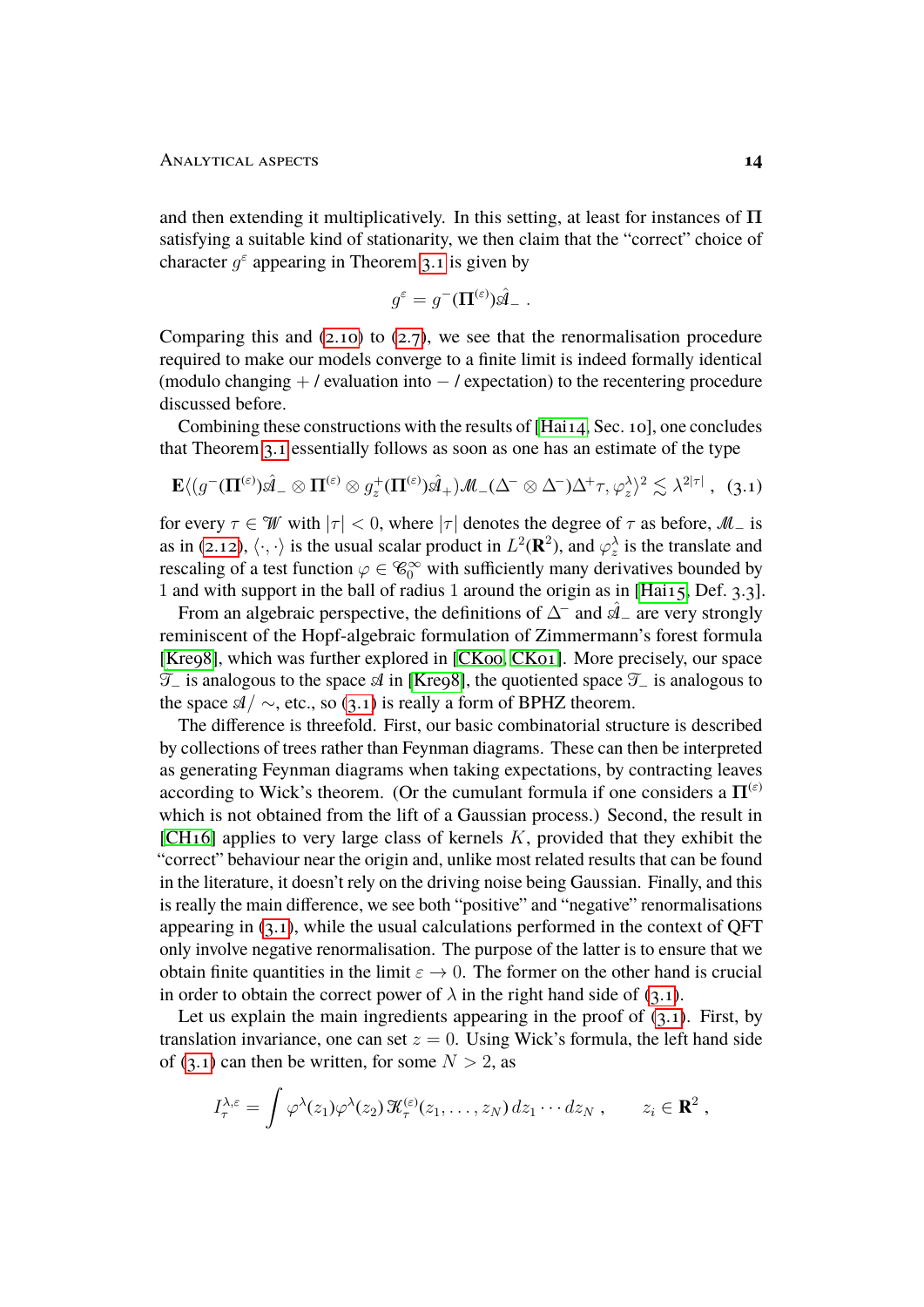for some smooth kernel  $\mathcal{K}_{\tau}^{(\varepsilon)}$  which, as  $\varepsilon \to 0$ , converges to a smooth limit  $\mathcal{K}_{\tau}$  on the configuration space  $C_N = \{(z_1, \ldots, z_N) : z_i \neq z_j \,\forall \, i \neq j\}$ , but exhibits quite singular behaviour on the "big diagonal" where two or more arguments coincide.

In order to estimate an integral of this type, we use the following construction reminiscent of the Fulton-MacPherson compactification of  $C<sub>N</sub>$  and already used in [HS<sub>14</sub>, HQ<sub>15</sub>]. First, note that if  $\Lambda_{\lambda} \in (\mathbf{R}^2)^N$  denotes the support of  $z \mapsto$  $\varphi^{\lambda}(z_1)\varphi^{\lambda}(z_2)$ ,  $\mathfrak T$  is a countable index set, and  $\{D_{\sigma}\}_{{\sigma}\in\mathfrak T}$  are a collection of bounded regions exhausting all of  $(\mathbb{R}^2)^N$ , an integral as above can trivially be estimated by

$$
|I_{\tau}^{\lambda,\varepsilon}| \lesssim \lambda^{-6} \sum_{\sigma \in \mathfrak{T}} \mathbf{1}_{D_{\sigma} \cap \Lambda_{\lambda} \neq \emptyset} |D_{\sigma}| \sup_{z \in D_{\sigma}} |\mathcal{K}_{\tau}^{(\varepsilon)}(z)| ,
$$
 (3.2)

where |D| denotes the Lebesgue measure of D and the factor  $\lambda^{-6}$  comes from the parabolic rescaling of  $\varphi^{\lambda}$ . Such a bound is close to optimal if the regions  $D_{\sigma}$  can be chosen in such a way that the integrand  $\mathcal{K}_{\tau}^{(\varepsilon)}$  does not vary much over them.

A good index set  $\mathfrak T$  turns out to be given by the set of rooted binary trees  $T = (V_T, E_T)$  with  $N + 1$  leaves endowed with an integer label  $n(x)$  at each interior vertex  $x \in V_T$ . We now build a map  $\mathcal{S}: C_N \to \mathfrak{T}$  such that the sets  $D_{\sigma}$  are then given by  $D_{\sigma} = \delta^{-1}(\sigma)$ . Given  $z \in C_N$ ,  $\delta(z)$  is built by simultaneously looking at a sequence  $\mathcal{P}_k$  of partitions of  $[N] = \{0, \ldots, N\}$  and  $(T_k, n_k) = (V_k, E_k, n_k)$  of labelled graphs (with labels in  $\mathbb{Z} \cup \{+\infty\}$ ) as follows. We set  $\mathcal{P}_0 = \{\{0\}, \ldots, \{N\}\},\$  $V_0 = [N]$ ,  $E_0 = \emptyset$ , and  $n_0(x) = +\infty$  for  $x \in V_0$ . Then, given  $\mathcal{P}_j$  and  $(T_j, n_j)$ , we define the next element in the sequence as follows. If  $\mathcal{P}_j = \{[N]\}\$ , then the construction stops and we set  $\mathcal{S}(z) = (T_j, n_j)$ . Otherwise, for every  $A \in \mathcal{P}_j$ , consider the set  $z_A = \{z_i\}_{i \in A}$  (where we set  $z_0 = 0$ ) and consider the pair  $(A, B)$  such that  $d(z_A, z_B) \leq d(z_C, z_D)$  for every  $C, D \in \mathcal{P}_j$ , where d denotes the Hausdorff distance between compact sets. Since the points  $z_i$  are all distinct, the pair  $(A, B)$  is unique. One then sets

$$
\mathcal{P}_{j+1} = (\mathcal{P}_j \setminus \{A, B\}) \cup \{A \cup B\}, V_{j+1} = V_j \cup \{A \cup B\}, E_{j+1} = E_j \cup \{(A \cup B, A), (A \cup B, B)\}.
$$

We furthermore define  $n_{j+1}$  to be equal to  $n_j$  on  $V_j$  and  $n_{j+1}(A \cup B)$  to be the only integer such that

$$
d(z_A, z_B) \le 2^{-n_{j+1}(A \cup B)} < 2d(z_A, z_B) \, .
$$

<span id="page-14-0"></span>As a consequence of the properties of the Hausdorff distance, the labelled trees produced in this way have the property that if we partially order  $T$  in the natural way so that the root [N] is minimal, it is always the case that  $x \leq y$  implies  $n(x) \leq n(y)$ . The following lemma is crucial.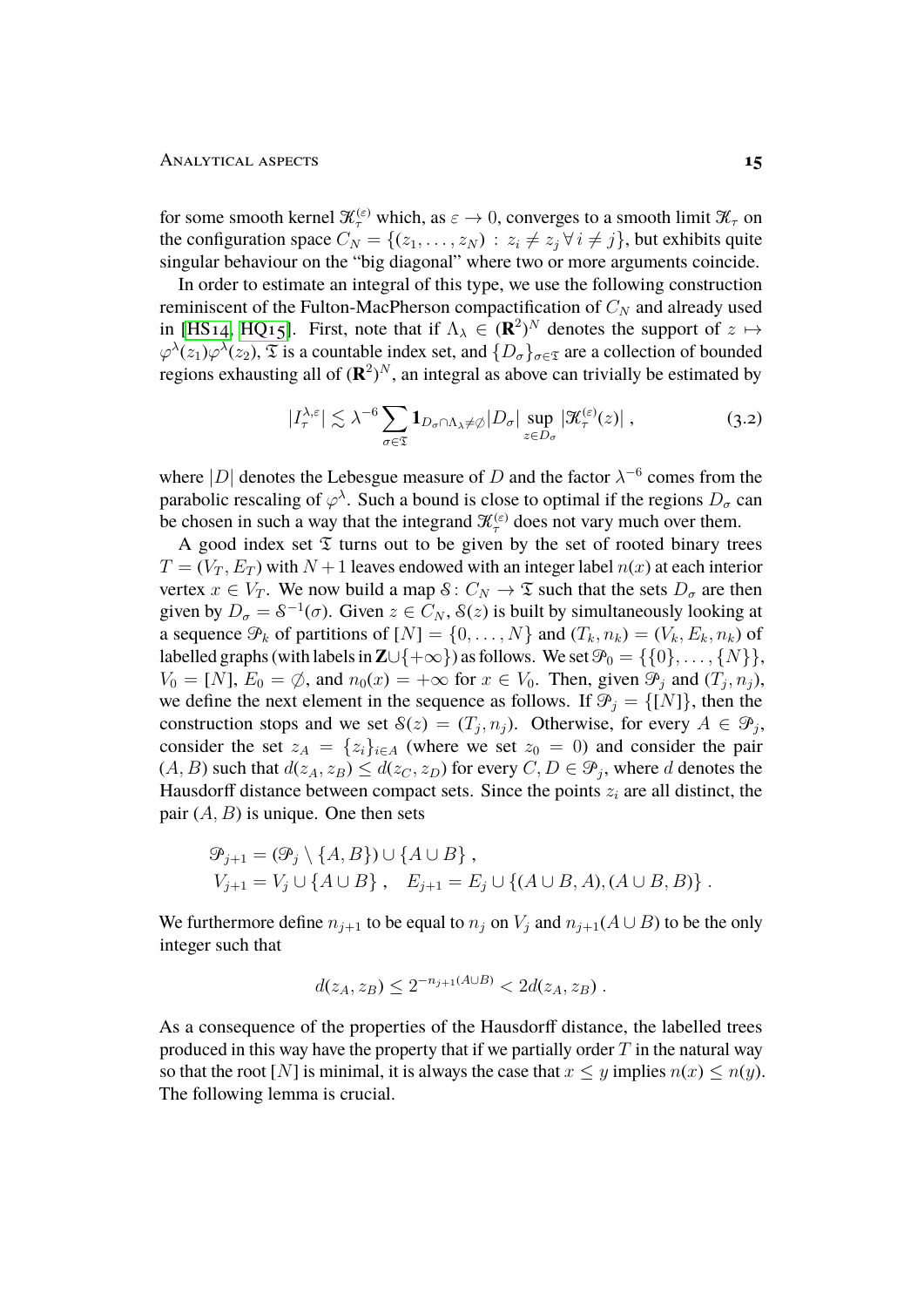**Lemma 3.2** *For*  $z \in C_N$ *, let*  $(T, n) = \mathcal{S}(z)$ *. Then, there exist constants c and* C *depending only on* N *such that, for any*  $i, j \in [N]$ *, and writing*  $i \wedge j = \sup\{x :$  $x \leq \{i\}$  &  $x \leq \{j\}$  for the most recent common ancestor of the leaves  $\{i\}$  and {j} *in* T*, one has*

$$
c2^{-n_{j+1}(i \wedge j)} \le d(z_i, z_j) \le C2^{-n_{j+1}(i \wedge j)}.
$$
\n(3.3)

*(Again with the convention*  $z_0 = 0$ *) Furthermore, for*  $\sigma = (V, E, n)$ *, one has the upper bound*

<span id="page-15-1"></span><span id="page-15-0"></span>
$$
|D_{\sigma}| \lesssim \prod_{x \in V_0} 2^{-dn(x)}, \tag{3.4}
$$

*uniformly over*  $\sigma \in \mathfrak{T}$ , where  $V_{\circ} \subset V$  *denotes the set of those vertices that are not leaves in* T*.*

In other words, modulo constant factors, the distance between any two points of a given configuration z is completely determined by  $S(z)$ . Furthermore, the tree structure provides a very efficient way of encoding the various constraints given by the triangle inequality. The aim then is to obtain, for any such binary tree  $T = (V, E)$  a function  $\bar{\eta}_T : V \to \mathbf{R}$ , such that the integrand  $\mathcal{K}^{(\varepsilon)}_{\tau}$  can be bounded by

<span id="page-15-2"></span>
$$
|\mathcal{K}_{\tau}^{(\varepsilon)}(z)| \lesssim \prod_{x \in V_{\circ}} 2^{-\bar{\eta}_T(x)n(x)} , \qquad (3.5)
$$

uniformly in  $\varepsilon$ . Combining this with [\(3.4\)](#page-15-0) and [\(3.3\)](#page-15-1), one then obtains a bound of the type

$$
|I_{\tau}^{\lambda,\varepsilon}| \lesssim \lambda^{-6} \sum_{T=(V,E)} \sum_{n} \prod_{x \in V_0} 2^{-\eta_T(x) n(x)}, \qquad \eta_T(x) = \bar{\eta}_T(x) + d \,, \qquad (3.6)
$$

where the inner sum runs over all weakly increasing maps  $n: V_{\circ} \to \mathbf{Z}$  such that furthermore

<span id="page-15-4"></span><span id="page-15-3"></span>
$$
2^{-n(0 \wedge 1 \wedge 2)} \le C\lambda \tag{3.7}
$$

for some fixed  $C > 1$ . (Here  $i \wedge j$  is as in Lemma [3.2.](#page-14-0)) This encodes the constraint that one only considers terms in the sum such that  $D_{\sigma} \cap \Lambda_{\lambda} \neq \emptyset$ . It is relatively straightforward to verify recursively that one has indeed a bound of the type [\(3.5\)](#page-15-2) so that [\(3.6\)](#page-15-3) holds with functions  $\eta_T$  satisfying  $\sum_{x \in V_0} \eta_T(x) = |\tau| + 6$ . It therefore remains to obtain conditions on such functions  $\eta_T$  guaranteeing that a sum of the type appearing in [\(3.6\)](#page-15-3) is bounded by  $C\lambda^{\sum_{x\in V_0} \eta_T(x)}$  for some fixed C.

This is the content of the following lemma.

<span id="page-15-5"></span>**Lemma 3.3** *Let*  $T = (V, E)$  *be a rooted binary tree with leaves equal to* [N] *with*  $N > 2$  *and let*  $\eta: V_0 \to \mathbf{R}$ *. Set*  $x_* = 0 \land 1 \land 2 \in V_0$  *and let*  $V_*$  *denote the nodes*  $x \in V_0$  *lying on the path from*  $x_*$  *to the root, but not the root itself. Assume furthermore that the following two conditions hold.*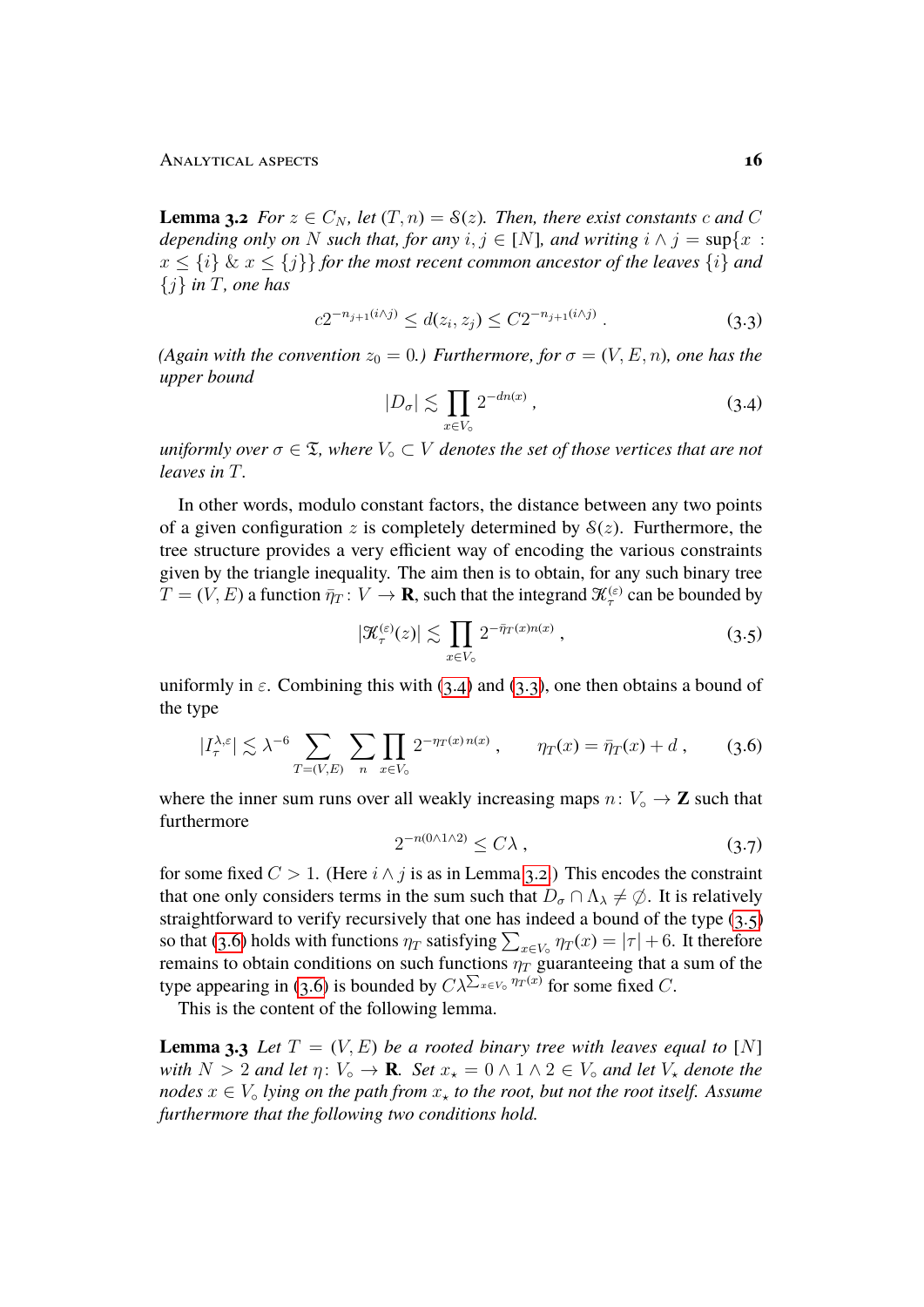- *1. For every*  $x \in V_{\circ}$  *one has*  $\sum_{y \geq x} \eta(y) > 0$ *.*
- 2. For every  $x \in V_{\star}$  one has  $\sum_{y \not\geq x} \eta(y) < 0$ .

*Then, there exists a constant* C *such that*

$$
\sum_{n} \prod_{x \in V_{\circ}} 2^{\eta(x) n(x)} \leq C \lambda^{-\sum_{x \in V_{\circ}} \eta(x)},
$$

*where the sum runs over all increasing*  $n: V_0 \to \mathbf{Z}$  *satisfying* [\(3.7\)](#page-15-4)*.* 

The proof of this lemma is relatively straightforward and can be found for example in  $[HQ_15]$ . The two conditions appearing here are generalisations of the standard conditions on the integrability of a function with power law behaviour at the origin (corresponding to the first condition) and at infinity (corresponding to the second condition). The problem in our case is that if we simply replaced the complicated expression appearing in the left hand side of [\(3.1\)](#page-13-0) by  $\mathbf{E} \langle \Pi^{(\varepsilon)} \tau, \varphi_{z}^{\lambda} \rangle^{2}$ , then although [\(3.5\)](#page-15-2) and [\(3.6\)](#page-15-3) would still be satisfied for some  $\eta_T$  with  $\sum_{x \in V_0} \eta_T(x) = |\tau| + 6$ , both conditions of Lemma [3.3](#page-15-5) would fail for a typical  $\tau \in \mathcal{W}$ .

The purpose of the two renormalisation procedures encoded by  $\Delta^-$  and  $\Delta^+$ appearing in [\(3.1\)](#page-13-0) is to allow us to obtain an improved bound which involves a function  $\eta_T$  that does satisfy the conditions of Lemma [3.3.](#page-15-5) In this procedure, the purpose of the "negative renormalisation" is precisely to ensure that the first condition is satisfied (thus removing small-scale divergences), while the purpose of the "positive renormalisation" is to ensure that the second condition is satisfied, guaranteeing integrability at large scales. The combinatorics of overlapping divergencies can in particular be unraveled by adapting tools from [\[FMRS85\]](#page-17-13).

# **Acknowledgements**

It is a pleasure to thank Yvain Bruned, Ajay Chandra and Lorenzo Zambotti for our numerous discussions and debates in the process of obtaining these results. This research was supported by the Leverhulme Trust through a leadership award and by the ERC through a consolidator award.

# **References**

- <span id="page-16-0"></span>[AD99] L. ANDERSSON and B. K. DRIVER. Finite-dimensional approximations to Wiener measure and path integral formulas on manifolds. *J. Funct. Anal.* **165**, no. 2, (1999), 430–498. [doi:10.1006/jfan.1999.3413](http://dx.doi.org/10.1006/jfan.1999.3413).
- <span id="page-16-1"></span>[BHZ16] Y. BRUNED, M. HAIRER, and L. ZAMBOTTI. Algebraic renormalisation of regularity structures, 2016. Work in progress.
- <span id="page-16-2"></span>[Bis08] J.-M. Bismut. Loop spaces and the hypoelliptic Laplacian. *Comm. Pure Appl. Math.* **61**, no. 4, (2008), 559–593. [doi:10.1002/cpa.20190](http://dx.doi.org/10.1002/cpa.20190).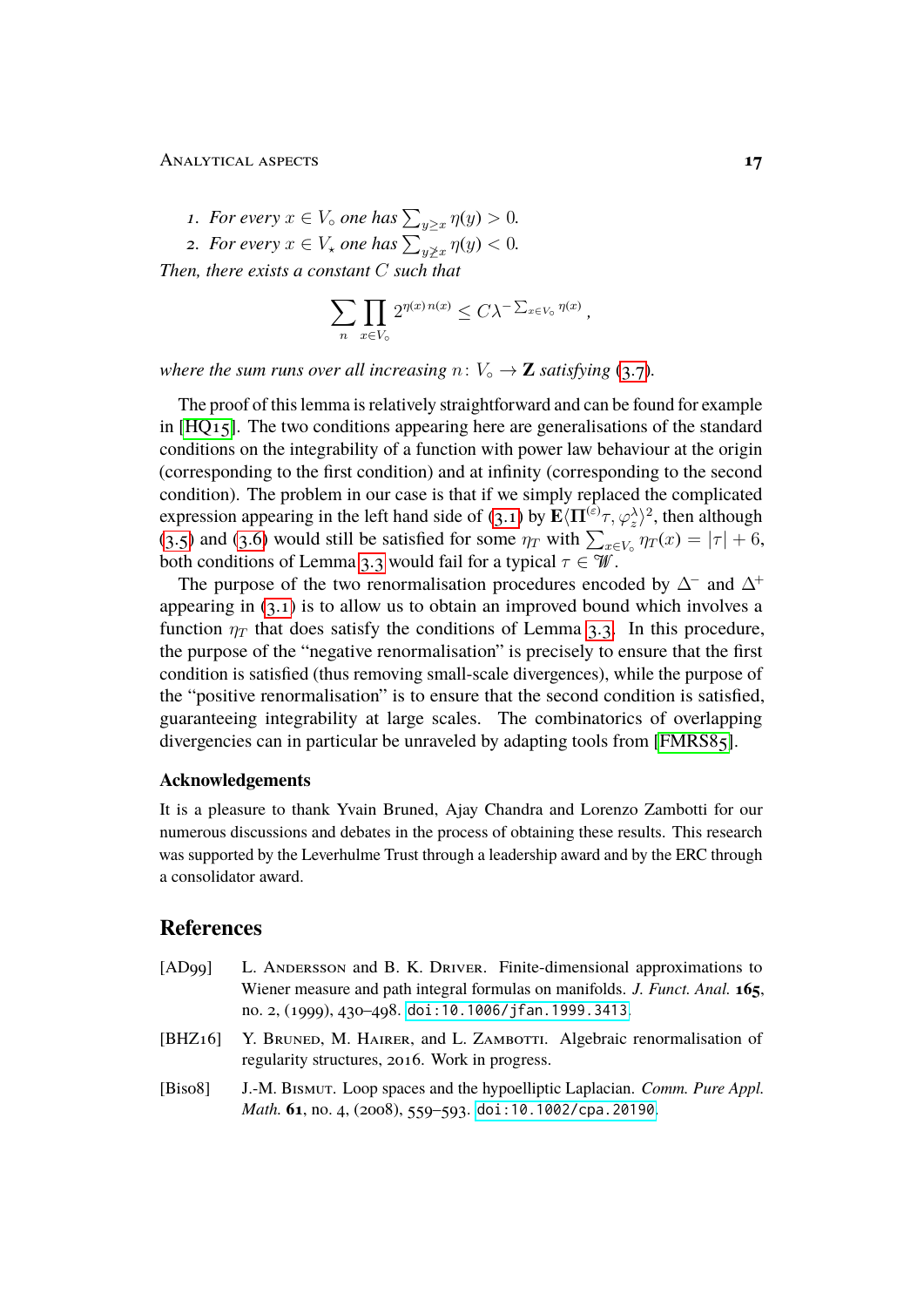- <span id="page-17-10"></span>[BP57] N. N. Bogoliubow and O. S. PARASIUK. Über die Multiplikation der Kausalfunktionen in der Quantentheorie der Felder. *Acta Math.* **97**, (1957), 227–266. [doi:10.1007/BF02392399](http://dx.doi.org/10.1007/BF02392399).
- <span id="page-17-4"></span>[CH<sub>16</sub>] A. Chandra and M. Hairer. An analytic BPHZ theorem for regularity structures, 2016. Work in progress.
- <span id="page-17-11"></span>[CK00] A. Connes and D. Kreimer. Renormalization in quantum field theory and the Riemann-Hilbert problem. I. The Hopf algebra structure of graphs and the main theorem. *Comm. Math. Phys.* **210**, no. 1, (2000), 249–273. [arXiv:hep-th/9912092](http://arxiv.org/abs/hep-th/9912092). [doi:10.1007/s002200050779](http://dx.doi.org/10.1007/s002200050779).
- <span id="page-17-12"></span>[CK01] A. Connes and D. Kreimer. Renormalization in quantum field theory and the Riemann-Hilbert problem. II. The  $\beta$ -function, diffeomorphisms and the renormalization group. *Comm. Math. Phys.* **216**, no. 1, (2001), 215–241. [arXiv:hep-th/0003188](http://arxiv.org/abs/hep-th/0003188). [doi:10.1007/PL00005547](http://dx.doi.org/10.1007/PL00005547).
- <span id="page-17-9"></span>[CW<sub>15</sub>] A. Chandra and H. Weber. Stochastic PDEs, Regularity Structures, and Interacting Particle Systems. *ArXiv e-prints* (2015). [arXiv:1508.03616](http://arxiv.org/abs/1508.03616).
- <span id="page-17-6"></span>[DR92] B. K. Driver and M. Röckner. Construction of diffusions on path and loop spaces of compact Riemannian manifolds. *C. R. Acad. Sci. Paris Sér. I Math.* **315**, no. 5, (1992), 603–608.
- <span id="page-17-5"></span>[Dri92] B. K. Driver. A Cameron-Martin type quasi-invariance theorem for Brownian motion on a compact Riemannian manifold. *J. Funct. Anal.* **110**, no. 2, (1992), 272–376. [doi:10.1016/0022-1236\(92\)90035-H](http://dx.doi.org/10.1016/0022-1236(92)90035-H).
- <span id="page-17-7"></span>[Dri94] B. K. DRIVER. A Cameron-Martin type quasi-invariance theorem for pinned Brownian motion on a compact Riemannian manifold. *Trans. Amer. Math. Soc.* **342**, no. 1, (1994), 375–395. [doi:10.2307/2154699](http://dx.doi.org/10.2307/2154699).
- <span id="page-17-2"></span>[ES64] J. EELLS, JR. and J. H. SAMPSON. Harmonic mappings of Riemannian manifolds. *Amer. J. Math.* **86**, no. 1, (1964), 109–160. [doi:10.2307/2373037](http://dx.doi.org/10.2307/2373037).
- <span id="page-17-8"></span>[ES96] O. ENCHEV and D. W. STROOCK. Pinned Brownian motion and its perturbations. *Adv. Math.* **119**, no. 2, (1996), 127–154. [doi:10.1006/aima.1996.0029](http://dx.doi.org/10.1006/aima.1996.0029).
- <span id="page-17-13"></span>[FMRS85] J. FELDMAN, J. MAGNEN, V. RIVASSEAU, and R. SÉNÉOR. Bounds on renormalized Feynman graphs. *Comm. Math. Phys.* **100**, no. 1, (1985), 23–55.
- <span id="page-17-3"></span>[FSS13] P. L. Ferrari, T. Sasamoto, and H. Spohn. Coupled Kardar-Parisi-Zhang equations in one dimension. *J. Stat. Phys.* **153**, no. 3, (2013), 377–399. [doi:10.1007/s10955-013-0842-5](http://dx.doi.org/10.1007/s10955-013-0842-5).
- <span id="page-17-0"></span>[Fun88] T. Funaki. On diffusive motion of closed curves. In *Probability theory and mathematical statistics (Kyoto, 1986)*, vol. 1299 of *Lecture Notes in Math.*, 86–94. Springer, Berlin, 1988. [doi:10.1007/BFb0078464](http://dx.doi.org/10.1007/BFb0078464).
- <span id="page-17-1"></span>[Fun92] T. Funaki. A stochastic partial differential equation with values in a manifold. *J. Funct. Anal.* **109**, no. 2, (1992), 257–288. [doi:10.1016/0022-1236\(92\)](http://dx.doi.org/10.1016/0022-1236(92)90019-F) [90019-F](http://dx.doi.org/10.1016/0022-1236(92)90019-F).